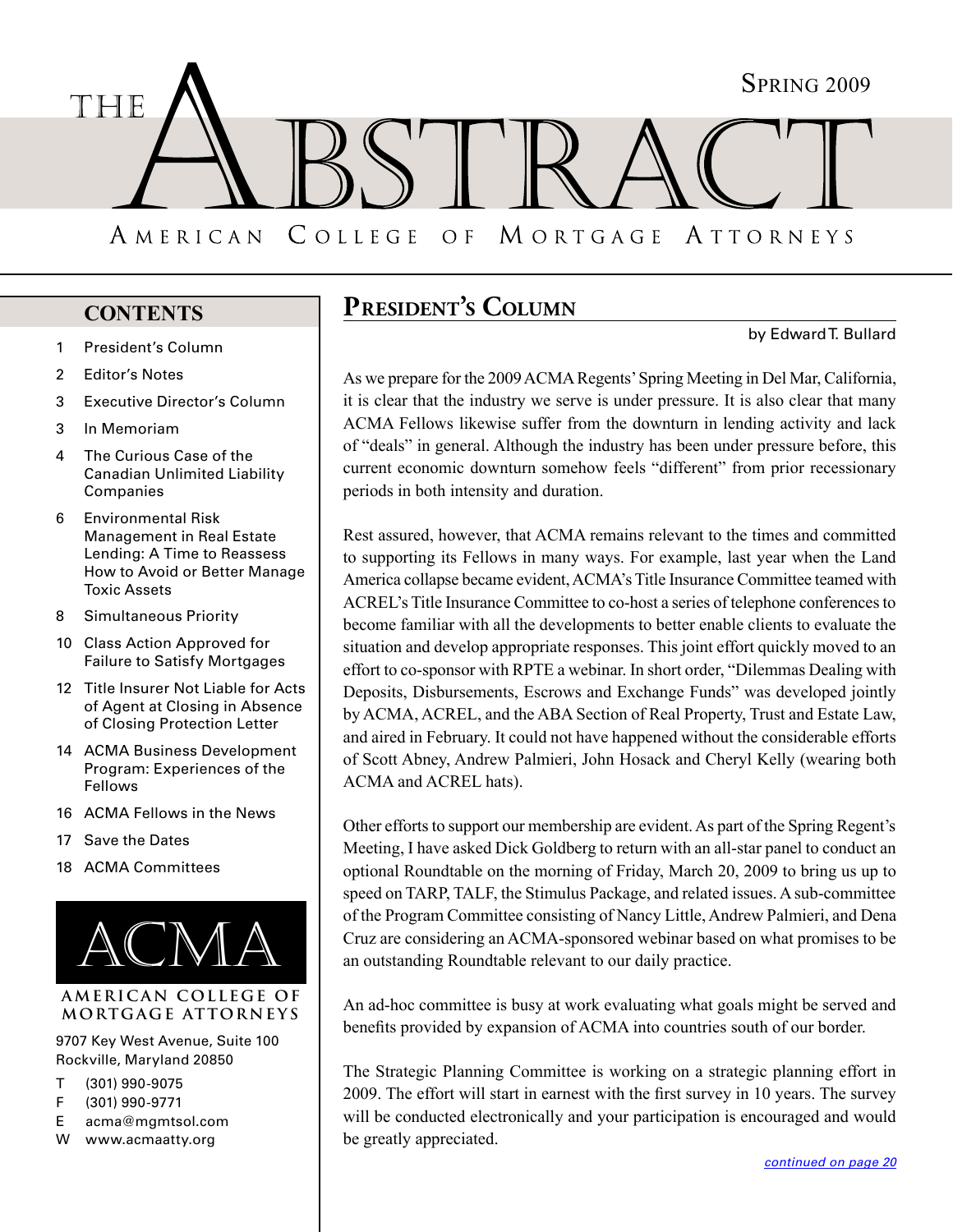# <span id="page-1-0"></span>**Editor's Notes**

by Norman H. Roos

With this issue, *The Abstract* joins the age of online journalism. As someone who enjoys the tactile sensation of holding a newspaper or magazine, this is not a wholly welcome development for me. Nonetheless, the advantages of online publications are compelling—and I will adjust. Even though the delivery of *The Abstract* has changed, the content continues a long tradition of featuring a broad range of informative articles, timely reports and news of interest to ACMA members.

This edition of *The Abstract* includes articles relating to:

- *The Curious Case of Canadian Unlimited Liability Companies—*In this article, Jeff Lem describes a uniquely Canadian legal structure designed and built exclusively for export to Americans but whose days may be numbered due to an imminent change in the Tax Treaty between the United States and Canada.
- *Simultaneous Priorities of Construction Loans and "Construction Liens"—* Roger Bernhardt discusses the recent Nebraska Supreme Court decision of *Borrenpohl v. Dabeers Properties*, the UCLA (Uniform Construction Lien Act), and how it is that multiple documents that arrive in the recorder's office at the same time are not recorded simultaneously.
- *Class Actions for Failure to Timely Satisfy Mortgages—*Harris Ominsky analyzes the case of *Radath v. Federal National Mortgage Association,* an Ohio Appellate Court Case with significant implications for residential mortgage lenders throughout the U.S.
- *Title Insurer's Liability (or lack thereof) for Acts of its Agent in the Absence of a Closing Protection Letter—*Jack Murray demonstrates why it is important for both the insured and the insurer to understand the legal and regulatory restrictions and limitations on the use of CPLs and the nature and scope of the agency relationships that exist between title insurance companies, Issuing Agents and Approved Attorneys.
- *Environmental Risk Management—A Time to Reassess How to Avoid and Better Manage Toxic Assets*—Pamela Elkow, Richard Fil and Norm Roos discuss the need for real estate lenders to reinvigorate their approach to environmental risk assessment and outline some due diligence issues to allow lenders to limit environmental risks and maximize their real estate lending opportunities.

In addition to these articles, this *Abstract* also contains Ed Bullard's inaugural President's Report, Bev Levy's Executive Director's Report and Norma Williams Business Development Report featuring feedback from several ACMA members on their experience with the ACMA referral program.

Thanks to ACMA President Ed Bullard, Executive Director Bev Levy, Business Development Chair Norma Williams and ACMA Fellows Jeff Lem, Roger Bernhardt, Jack Murray, Harris Ominsky and to Pam Elkow and Rich Fil, my new partners at Robinson & Cole, for their contributions to this edition of *The Abstract*.

I look forward to seeing you at the Regents' Meeting in San Diego.



### **2008-2009 Officers**

#### **President**

Edward T. Bullard **President-Elect** Robert J. Krapf **Secretary** Darlene T. Marsh **Treasurer** M. Lawrence Hicks, Jr. **Past President** Nyal D. Deems

### **2008-2009 Board of Regents**

Scott A. Abney LeeAnn W. Aldridge Cheryl P. Armata W. Rodney Clement, Jr. R. Keith Colvin Matthew J. Comisky Dena M. Cruz Hardin G. Halsey Roger D. Hughey E. Andrew Keeney Molly K. Lebowitz Jeffrey W. Lem Nancy R. Little David N. Lombard Sam J. McAllester, III Malcolm A. Meyer, Sr. Louis S. Pettey Norman H. Roos Robert W. Sargeant Ruth M. Schifani Donald A. Shindler Douglas J. Smart Natalie J. Stucky J. Stephen Werts Norma J. Williams

### **ACMA Staff**

**EXECUTIVE DIRECTOR** Beverly I. Levy, CEBS, CAE, SPHR **Member services manager** Lynn Turner **Vice president meetings** Grace Jan, CMP, CAE **Meetings Assistance** Katie Johnston **Communications manager** Jon Benjamin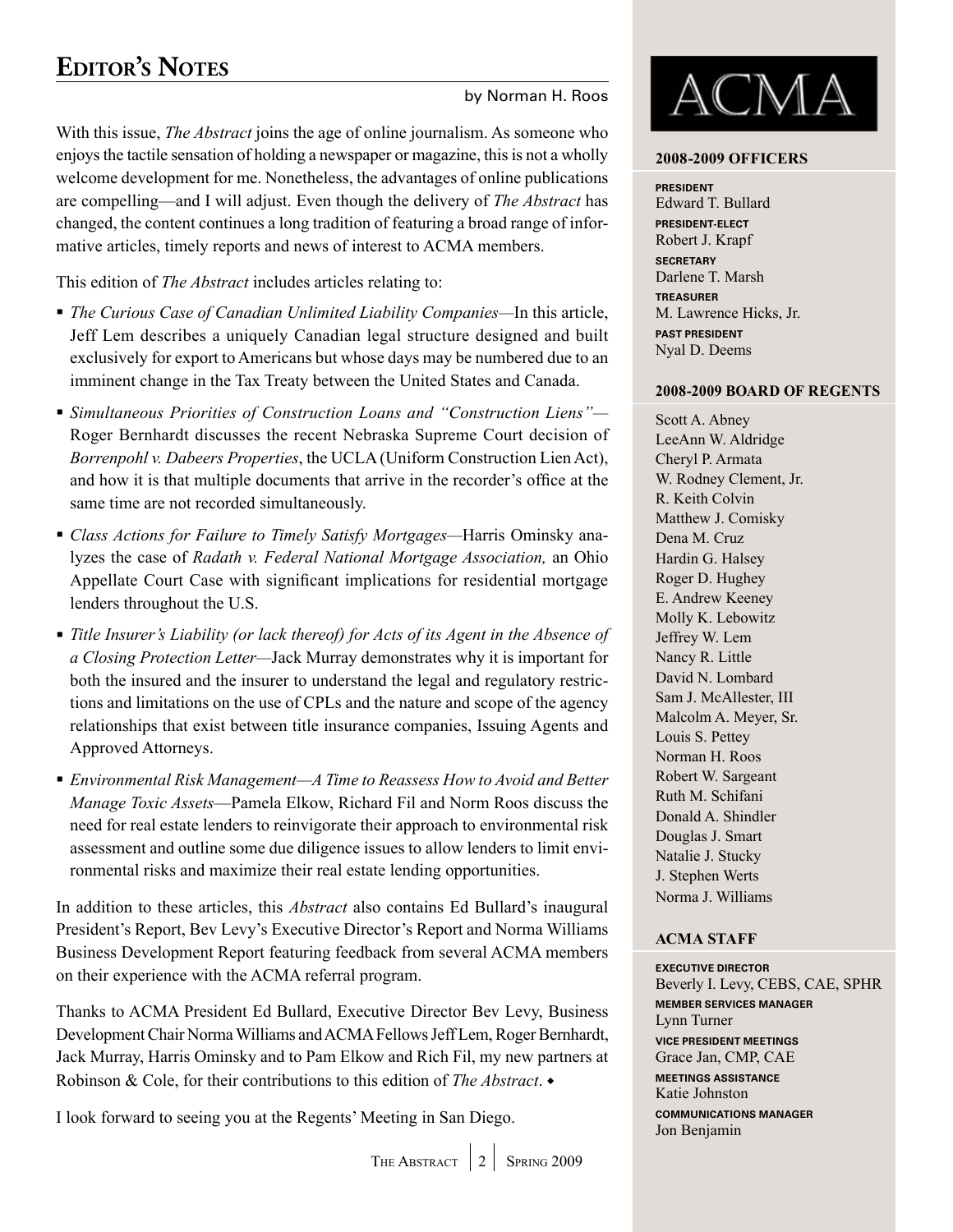# <span id="page-2-0"></span>**Executive Director's Column**

### by Beverly I. Levy, CEBS, CAE, SPHR

The State of the Economy certainly has taken precedence over all other issues right now. I certainly don't need to focus on the specifics in this Column; however, the American College of Mortgage Attorneys and our Fellows are affected by it all.

ACMA took charge at its 2008 Annual Meeting in New Orleans by quickly changing some of its panel topics to address the issues of the moment. In addition, ACMA will once again address the issues of the moment in a "Liquidity Crisis Update" Roundtable during the Board of Regents Meeting, on March 20, 2009, in Del Mar, California.

The American College of Mortgage Attorneys is celebrating its thirty-fifth anniversary this year. When the College was first formed in 1974, the "founding fathers" focused on the issues of the day and how those issues affected the mortgage industry. Today, as we have for thirty-five years, we continue to address critical issues affecting the mortgage industry. The American College of Mortgage Attorneys continues to be crucial in today's world in providing our Fellows with up-to-date information affecting everyday business.

So many Fellows enjoy the camaraderie of the College, our system of referring business to and from other ACMA Fellows, attending the Annual Meeting CLE Program, and all of the other benefits being a Fellow of the College provides. However, ACMA is much more than that…

Now, more than ever, ACMA plays a timely and vital role by providing a forum for our Fellows to address the issues that affect our Country, our economy, and our professional responsibilities. Your participation in the American College of Mortgage Attorneys is now more important that it has ever been.  $\bullet$ 

# **IN MEMORIAM**

ACMA is shocked and deeply saddened by the sudden loss of Gregory A. Thorpe, a good friend and colleague and a Fellow of the American College of Mortgage Attorneys. Greg was a true gentleman and scholar. He was most generous and kind, and active in numerous legal and civic groups. Greg served as the ACMA State Chair for Illinois. He will be deeply missed by everyone who knew him. Our deepest sympathies go out to his wife Lynn and family and all of his colleagues.

**GENERAL** This Newsletter is a publication of the American College of Mortgage Attorneys for the benefit of the College's Fellows. Readers are welcomed and encouraged to send their corrections, comments, articles or news to the editor: Norman H. Roos, Robinson & Cole LLP, 280 Trumbull Street, Hartford, CT 06103-3597, Email: [nroos@rc.com.](mailto:nroos@rc.com)

Although an earnest effort has been made to ensure the accuracy of the matters contained herein, no representation is made that the contents are without error. Summaries of cases or statutes are intended to bring selected current developments to the attention of the College's Fellows for their further study and are not intended to be and should not be relied upon by readers as authority for their own or their clients' matters. Readers should review the full text of the cases or statutes referred to herein before relying on these cases or statutes in their own matters or in advising clients. All commentary reflects only the opinion of the editor and does not represent a position of the American College of Mortgage Attorneys.

### **2008-2009 STATE & PROVINCIAL CHAIRS**

### **Canada**

| Alberta       | Olivia Colic                          |
|---------------|---------------------------------------|
|               | British Columbia Lynn I. Ramsay, Q.C. |
| Manitoba      | Roger D. Gripp                        |
| New Brunswick | John Eric Pollabauer                  |
| Ontario       | John V. Rider                         |
| Ouebec        | Normand Ouesnel                       |
|               |                                       |

### **United States**

| АK         | Stephen D. Routh        |
|------------|-------------------------|
| AL         | Jeffrey W. Blitz        |
| AR         | Lillard Cody Hayes      |
| AZ         | James M. Sakrison       |
| CA         | J. Tim Konold           |
| CO         | Robert A. Holmes        |
| CT         | Norman H. Roos          |
| DC         | Robert B. Joselow       |
| DE         | Eugene A. DiPrinzio     |
| FL         | Frank M. Mock           |
| GA         | Michael G. Kerman       |
| НI         | Grace Nihei Kido        |
| IA         | Bradford L. Austin      |
| ID         | Patrick V. Collins      |
| IL         | Stephen H. Malato       |
| IN         | Natalie J. Stucky       |
| KS.        | Roger D. Hughey         |
| KY         | David E. Saffer         |
| ${\rm LA}$ | R. Keith Colvin         |
| MA         | Cheryl P. Armata        |
| MD         | Matthew L. Kimball      |
| МE         | Eric P. Stauffer        |
| МI         | Robert R. Nix, II       |
| MN         | Charles A. Parsons, Jr. |
| MO         | Jacob W. Reby           |
| MS         | Jim B. Tohill           |
| MT         | Allan Karell            |
| NC         | Hardin G. Halsey        |
| ND         | Daniel A. Bueide        |
| NE         | Frank J. Mihulka        |
| NΗ         | Peter F. Burger         |
| NJ         | Eugene R. Boffa, Jr.    |
| NM         | Catherine T. Goldberg   |
| NV         | Jeffrey P. Zucker       |
| NY         | Lawrence J. Wolk        |
| OН         | Michael D. Goler        |
| OK         | Robert M. Johnson       |
| <b>OR</b>  | Jonathon L. Goodling    |
| PA         | Matthew J. Comisky      |
| RI         | Gail E. McCann          |
| SC         | A. Marvin Quattlebaum   |
| SD         | Haven L. Stuck          |
| TN         | Sam J. McAllester, III  |
| <b>TX</b>  | Martha Harris           |
| UT         | Michael R. Carlston     |
| VA         | Nancy R. Little         |
| <b>VT</b>  | Molly K. Lebowitz       |
| <b>WA</b>  | Douglas J. Smart        |
| WI         | Catherine L. Shaw       |
| WV         | Joyce F. Ofsa           |
| WY         | Donn J. McCall          |
|            |                         |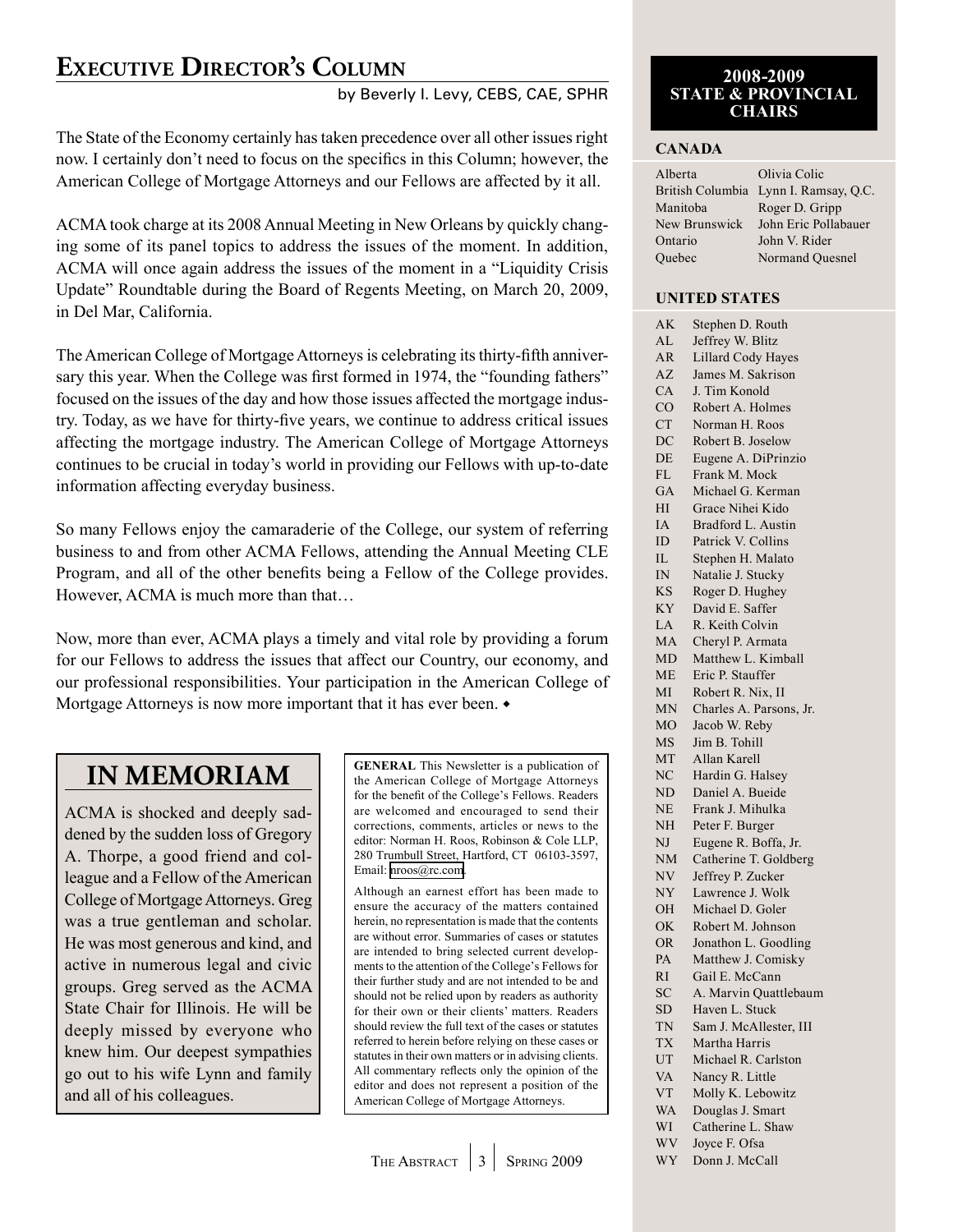# <span id="page-3-0"></span>**The Curious Case of the Canadian Unlimited Liability Companies**

by Jeffrey W. Lem

Imagine, if you will, a Canadian-made product designed and built exclusively for export to Americans and for which no Canadian could ever have any use. As peculiar as this may sound, Canada "produces," for want of a better term, a special kind of corporate vehicle that is only used by Americans. These specialty corporations, known throughout Canada as "Unlimited Liability Companies" ("ULCs"), have been an increasingly popular choice with Americans since the introduction of the "check-the-box" regulations by the U.S. Treasury in 1997. ULCs are easyto-use corporate entities that, unlike regular corporations, actually expose shareholders to unlimited liability for debts and other financial obligations incurred by the company. Until recently, Canadian ULCs could only be formed out of the Province of Nova Scotia, but recently other provinces have joined the bandwagon. However, at the very same time that Canadian provinces have dramatically increased the availability and convenience of ULCs for American investors, U.S. and Canadian lawmakers have made concurrent tax treaty amendments which could seriously eviscerate the continued viability of the Canadian ULC.

Up until now, the ULC has been an attractive vehicle for American investors because of its unique hybrid tax treatment back in the United States. In Canada, the ULC is treated exactly as any other Canadian corporation for tax purposes. However, in the United States, a Canadian ULC qualifies as an "eligible entity" according to the U.S. Treasury's "check-the-box" regulations. The fact that a ULC's shareholders have unlimited liability for the debts and obligations of the ULC makes the ULC, for U.S. tax purposes, not a corporation at all, but rather, a "flow-through" entity. As such, the ULC pays U.S. taxes on a Canadiansource income not at a corporate level, but rather, at the stockholder level. All of the income, losses and foreign tax credits generated by the ULC in Canada are considered to be the U.S. investor's income, losses and foreign tax credits. Domestic Canadian income taxes remain payable in Canada in the ordinary course and are then claimed as foreign tax credits against any U.S. income taxes owing. In effect, a whollyowned Canadian ULC becomes a tax "nothing" in the eyes of the IRS, such that the U.S. parent is treated as if it is directly owning the assets in Canada, without actually having to do so. The end result of using the ULC structure for Canadian investments is the creation of a vehicle that can flow its source profits and losses from Canadian real estate investments through to its U.S. stockholders.

ULCs are rarely if ever owned by Canadian shareholders. For Canadian taxpayers, a ULC is taxed like any other corporation, yet provides none of the liability protection that other corporations provide.

Prior to 2005, Canadian ULCs could only be formed in the Province of Nova

Scotia (the "NSULC"). In 2005, the Province of Alberta cracked the Nova Scotia monopoly with its own unique version of the ULC (the "AULC"). British Columbia then joined the ULC bandwagon in 2007 (the "BCULC"), bringing to three the total number of Canadian provinces currently providing ULCs for American investors. Up until the end of 2008, the prevalence of ULCs in the Canadian corporate landscape was a direct reflection of the breadth and depth of American direct investment in the Canadian economy.

There are slight differences in the costs, formation procedures and shareholder liability features of the traditional NSULC, and the newer AULC and BCULC. The fees involved in incorporating and maintaining a Canadian ULC have fallen substantially in recent years. Along with Alberta's introduction of its version of the ULC in 2005 came a much more competitive pricing structure for Canadian ULCs. Initially, NSULC incorporation fees were exponentially greater than those in Alberta, to the tune of at least \$5,500 *more* per ULC! Presumably in direct response to the price competition introduced by the AULC, Nova Scotia has recently lowered its NSULC incorporation fees to far more palatable levels. For a current NSULC, there is a \$1,000 incorporation/registration fee (significantly less than the previous \$6,000 incorporation fee) which is also, co-incidentally, the price of ULC registration for a BCULC. Alberta remains the runaway price leader with AULCs costing only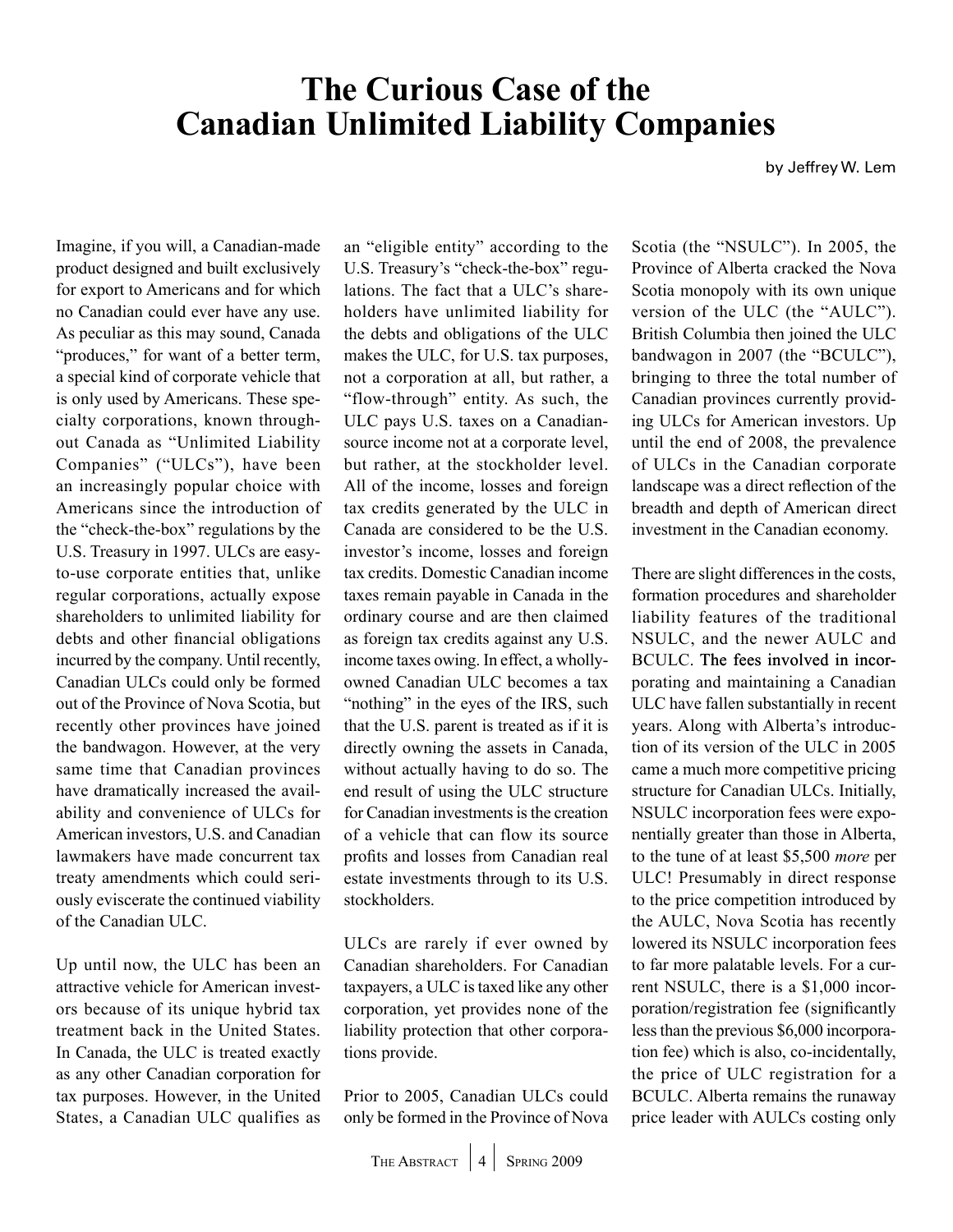a nominal \$100 corporate filing fee. Although incorporation fees are now largely harmonized, NSULCs continue to be the most expensive ULCs to maintain, as they are subject to an annual fee of \$2,750, compared with relatively negligible annual fees for both BCULCs (\$45) and AULCs (none).

Canadian ULCs can also be distinguished from one another by the slight nuances in how shareholders get exposed to unlimited liability. For instance, the unlimited liability of the shareholders of an NSULC may only be enforced by its creditors upon a winding-up of the NSULC. In other words, day-to-day liability does not accrue to NSULC shareholders until dissolution. It is only after the NSULC is wound up that any residual liability is assumed by its shareholders. Likewise, BCULC shareholders attract liability only after the BCULC liquidates or is dissolved. In contrast, an AULC's shareholders do not enjoy the luxury of deferring liability until the end of the ULC's existence. Instead, AULC shareholders become immediately jointly and severally liable for all obligations of the AULC as and when such liabilities arise. Of course, the differences in these risk profiles is probably moot, since single purpose ULCs are usually structured with deliberately impecunious intermediary stockholders in any event, and, besides, practically speaking, creditors rarely find it worthwhile to pursue litigation against American ULC stockholders before first exhausting recourse against the ULC's assets.

Despite their surge in popularity in recent years (or perhaps, because of it), the use of ULCs by American investors may have already crested. The adoption of the Fifth Protocol to the 1980 Canada-U.S. Tax Convention in the waning days of the Bush Administration made tremendous strides in simplifying and clarifying the income tax cross-border transactions between the two countries, the passage of the Fifth Protocol also sounded the death knell for Canadian ULCs. The Fifth Protocol contained certain "anti-hybrid" tax rules which purport to curb what was seen by U.S. federal authorities as abusive crossborder tax schemes. For quite some time after the initial release of the draft Fifth Protocol, there was some optimism in the cross-border tax community that ULCs would be exempted from the "anti-hybrid" withholding tax rules contained in the Fifth Protocol, but the Technical Explanation published by the U.S. Treasury Department in July of 2008 (the governing document explaining the U.S. government's official interpretation of the Fifth Protocol) offered no relief whatsoever to ULCs from the proposed new withholding taxes, now set to come into effect in 2010.

It is hard to imagine that Canadian ULCs of any jurisdiction will be created now that the Fifth Protocol has been ratified in its current form with no hint of administrative lenience in the Treasury Department's Technical Report. That said, very few American investors will be crying losing sleep over the loss of this particular flow-through structure because the very same tax treaty amendments that will arguably prove lethal to the popularity of Canadian ULCs also permit, for the first time, the tax efficient use of U.S. limited liability companies ("LLCs") in the holding of Canadian property. Before the passage of the Fifth Protocol, members of U.S. LLCs were routinely denied the benefit of the U.S.-Canada Tax Treaty because LLCs were not domestically recognized as tax-paying entities. From a practical perspective, that meant that very few US LLCs were ever used to

hold Canadian properties directly. With the adoption and ratification of the Fifth Protocol, however, all of that is about to change, with U.S. LLC members being now fully entitled to treat LLC income from Canada as directly earned by their constituent American members.

This article is not an ideal venue for a detailed treatment of the tax treaty amendments that affect the Canadian ULCs and the U.S. LLCs, but it does provide an opportunity to showcase how Canadian government sometimes works. As it turns out, while the Canadian provincial governments were rushing forward to introduce new legislation permitting the creation and maintenance of ever more Canadian ULCs, their federal government counterparts were literally working backwards, negotiating with the U.S. Treasury officials to do away with the very *raison d'etre* of these Canadian ULCs…a curious case indeed.  $\bullet$ 

 $*$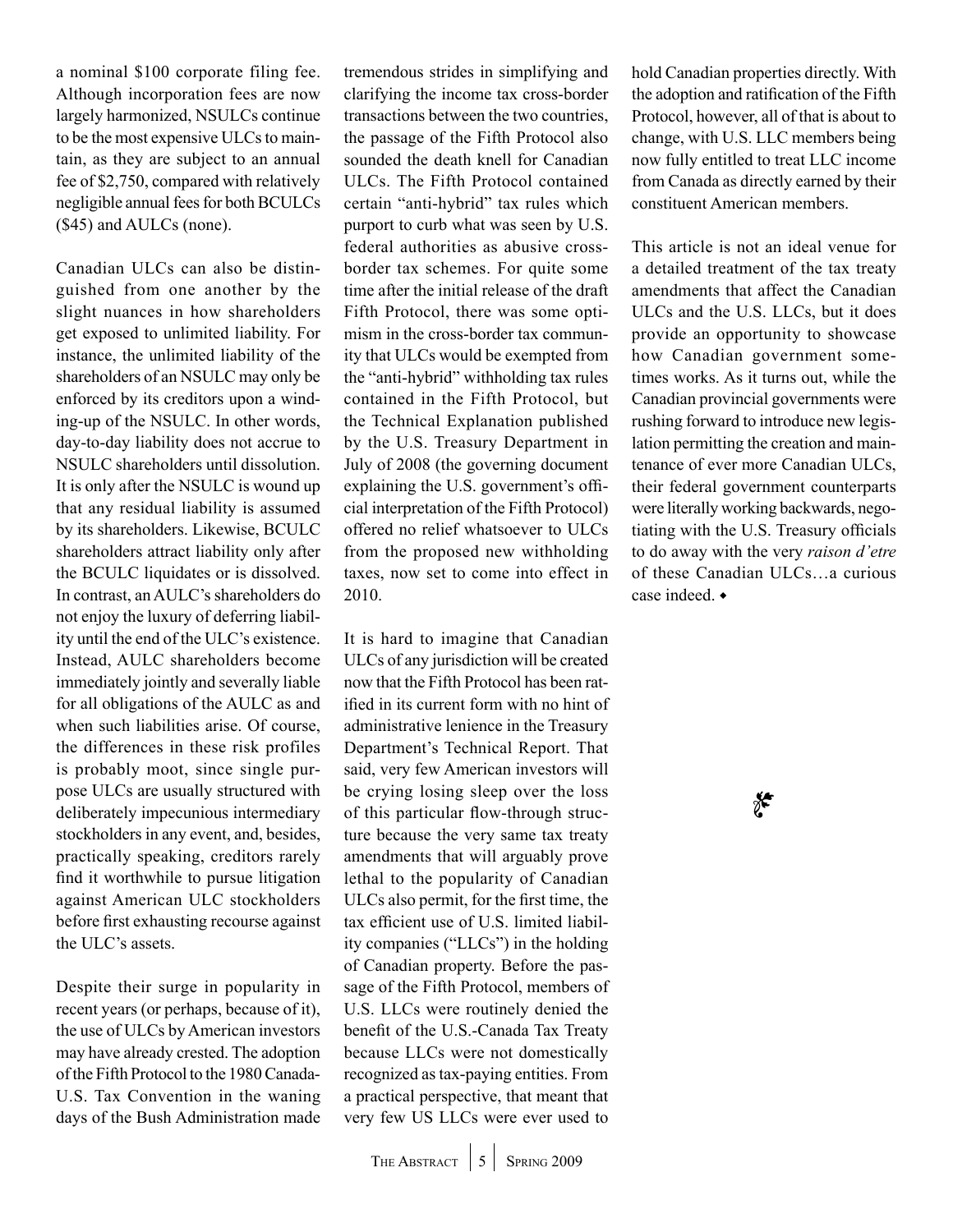# <span id="page-5-0"></span>**Environmental Risk Management in Real Estate Lending:**  *A Time to Reassess How to Avoid or Better Manage Toxic Assets*

by Pamela K. Elkow, Richard M. Fil and Norman H. Roos\*

Over the last several years, largely as a result of a lending environment in which banks vigorously competed for borrowers, real property was ever increasing in value, and statutory limits on lender's liability provided banks protection from the long arm of the environmental statutes, environmental issues became significantly less important to many lenders. That has changed. Recent economic conditions have forced renewed attention to environmental matters. A borrower's operational noncompliance may require costly upgrades or cleanups or result in enforcement actions, any of which may significantly threaten its ability to repay a loan. In the event of a default, foreclosing on contaminated real property may result in a loss of collateral or, in certain circumstances, potential direct lender liability. Appropriate strategies going forward will allow lenders to better recognize and quantify risk and limit asset impairment.

### **Background**

The 1996 revisions to the Comprehensive Environmental Response, Compensation and Liability Act ("CERCLA," more commonly known as "Superfund") helped to limit the potential liability of lenders under many circumstances. States with environmental statutes analogous to CERCLA enacted similar protections. Lenders have generally been exempted from liability under those statutes unless they were negligent or engaged in certain management activities. Other CERCLA revisions created or clarified foreclosure safe harbors.

These protections and other developments (such as protections for "innocent" landowners) allowed real estate lenders to become more comfortable lending to borrowers with potential environmental issues.

More recently, however, the flood of cheap money beginning in the late 1990s through the recent credit crisis significantly enhanced the position of borrowers. In many cases, lenders' environmental due diligence was severely curtailed or eliminated, and underwriting requirements and environmental covenants were significantly loosened. Less attention was also paid to compliance issues, such as those required for hazardous waste handling under the Resource Conservation and Recovery Act, permitting requirements under the Clean Water Act or Clean Air Act, or safe workplace requirements under the Occupational Safety and Health Act. With the expansion of competitive funding sources, borrowers avoided the need to address or even quantify their environmental liabilities. In other cases, assets with known or probable liabilities were bundled with other property to "even out" a portfolio's overall risk. The significant decline in environmental enforcement actions, particularly at the federal level, also contributed to this de-emphasis on environmental issues.

These factors, alone or in combination, contributed to a sense that environmental liabilities may no longer warrant a high level of scrutiny. However, in the wake of the recent economic downturn,

many lenders may find themselves holding loans secured by real property or other assets significantly impaired by environmental liabilities. In other cases, borrowers may be forced to default in the face of significant operational compliance costs or enforcement actions. With severely diminished funds to loan, lenders are reinvigorating their due diligence efforts and loan documents with the goal of limiting loans to more reliable borrowers. Given this new environment, we have outlined below the relevant issues and some strategic options for performing appropriate, but not overly burdensome, due diligence, and evaluating and protecting collateral.

### **Basic Considerations**

While there is a general recognition of the potential liability posed by pollution conditions, such as historic spills or underground storage tanks, that is only one element of environmental risk assessment. A borrower's compliance with environmental law may be as or more important than the presence of contamination. This is because a failure to comply may result in costly enforcement actions or business disruptions. Resulting capital expenditures, operating costs, penalties, stigma or loss of goodwill, and/or reduced income may seriously diminish a borrower's ability to repay. Examples of compliance requirements may include obtaining and complying with air emissions and wastewater discharge permits, adhering to relevant hazardous waste regulations, or providing a safe workplace.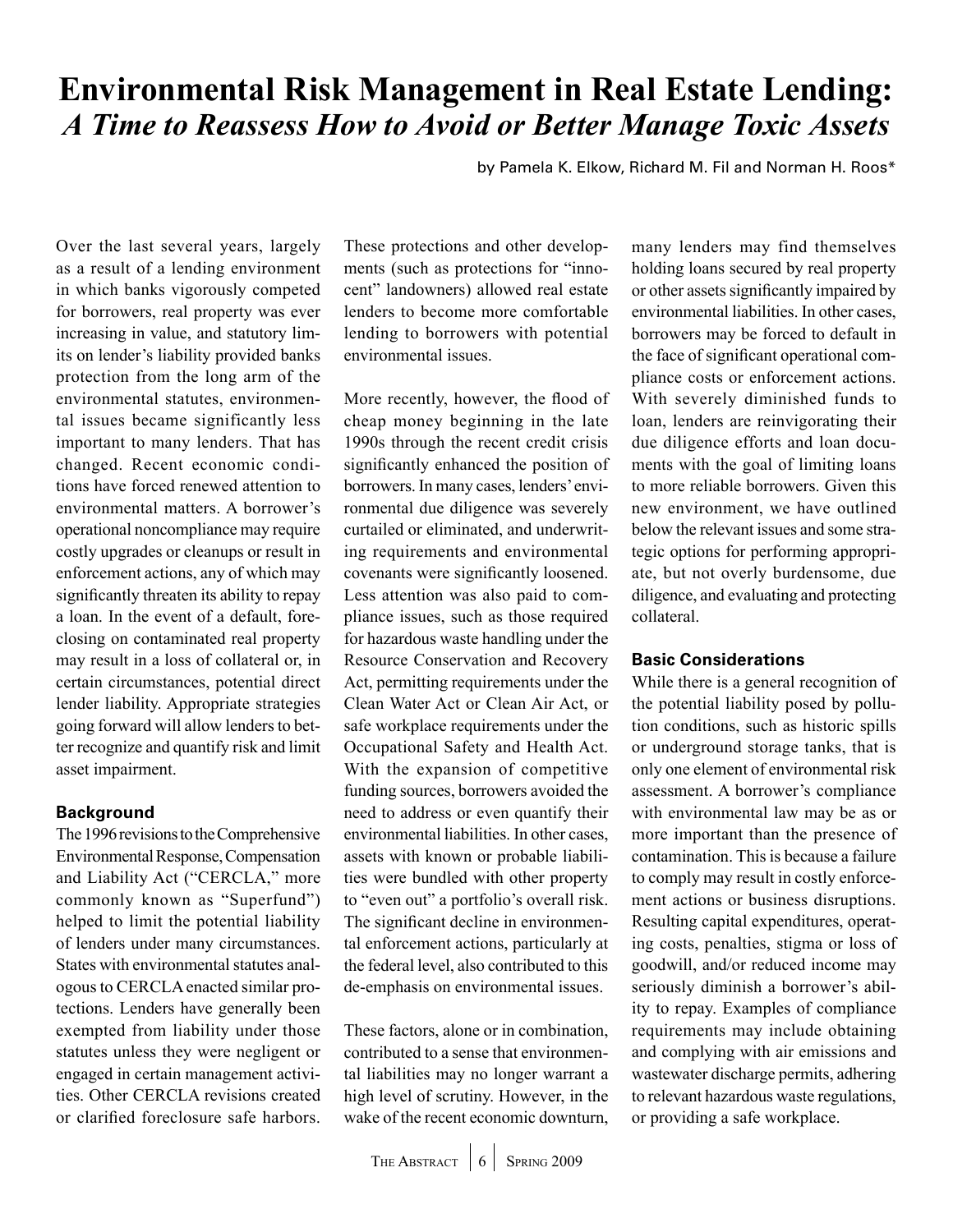<span id="page-6-0"></span>Recent events have also shown that a company's proud history or previously solid financial standing may have no bearing on its future health. Because it is not uncommon for compliance efforts to be cut back in response to fiscal stress, a borrower's environmental compliance, or lack thereof, may be an indication of its diminishing financial health. These considerations amplify the need to periodically reevaluate borrowers, even if the initial due diligence was acceptable.

### **Due Diligence Issues**

The basic goals of environmental due diligence are to protect collateral and avoid liabilities. Given the complexity of the subject matter and the variations inherent in federal and state law, there is no simple rule for what to do or avoid, nor can the risks be illustrated by providing one or two examples of "poor" due diligence. Rather, due diligence is a series of questions, the point of which are to ensure that that borrower will be around to pay back the loan, and that if the borrower is not available, the collateral will be available and worth enough to fund repayment of the loan. Appropriate due diligence not only helps to prevent avoidable risks, but also to more accurately quantify potential costs so that lending opportunities can actually be expanded. These are the types of questions we ask, to assist a lending client when making this evaluation:

- If Is the borrower in compliance with law, including all its permits, or could an enforcement action threaten its ability to continue operating or repay the loan?
- Is there sufficient information to reasonably estimate potential liabilities arising from the borrower's property and off-site disposal locations?

If not, what is needed to obtain that information? After reviewing that information, what are those potential liabilities?

- What are the available options and associated costs to address compliance issues and/or pollution conditions?
- Are there threats to workplace safety, such as building materials (e.g., mold, asbestos, lead paint) or the local environment (e.g., vapor intrusion from a leaking tank on neighboring property)?
- Are the loan documents sufficiently protective to require relevant notices, inspections, sampling and compliance reviews during the term of the loan?
- If the borrower defaults, is there sufficient information to make a reliable decision on whether to foreclose while avoiding potential environmental liabilities?
- If foreclosure is to occur, which entity would hold title, and how and when could the property be conveyed to a third party to preserve the lender's statutory protections?
- If foreclosure would not be a preferred option, is there sufficient security in other assets of the borrower?
- If the lender has other real estate owned or special asset property, are the operations and ownership structure appropriate for limiting potential liabilities?
- What other forms of protection may be available for the lender (e.g., specialized environmental insurance products, governmental protections, indemnifications or guarantees by

reliable third parties, escrow accounts, etc.)?

- Would the lender have a viable claim against a bankruptcy estate, and if so, what steps would be needed to preserve the claim?
- Have any changes in law or other developments occurred that may affect any of the above?

It should be noted that some of the foregoing questions are focused on the potential liabilities of the borrower and its ability to repay, while other questions address liabilities that may extend to or be triggered by the lender. Again, it may be appropriate to revisit these questions over time, based on such factors as the activities and financial health of the borrower, the economic climate of the relevant industry, region or broader economy, and changes to law and political climate.

### **Importance of Using Environmental Counsel**

An environmental consultant is an important member of the due diligence team, and lenders reasonably rely on technical consultants to assist them with environmental due diligence. While consultants serve an important role, they are not a substitute for experienced environmental counsel. Outside environmental counsel provide valuable services distinct from those of an environmental consultant, including: (1) developing broader strategic options based on applicable law and the lender's objectives; (2) protecting documents and communications under the attorney-client privilege and the work product doctrine; (3) providing interpretations of relevant law, contracts and insurance policies; and (4) negotiating agreements with the consultant to be protective of the lender, most notably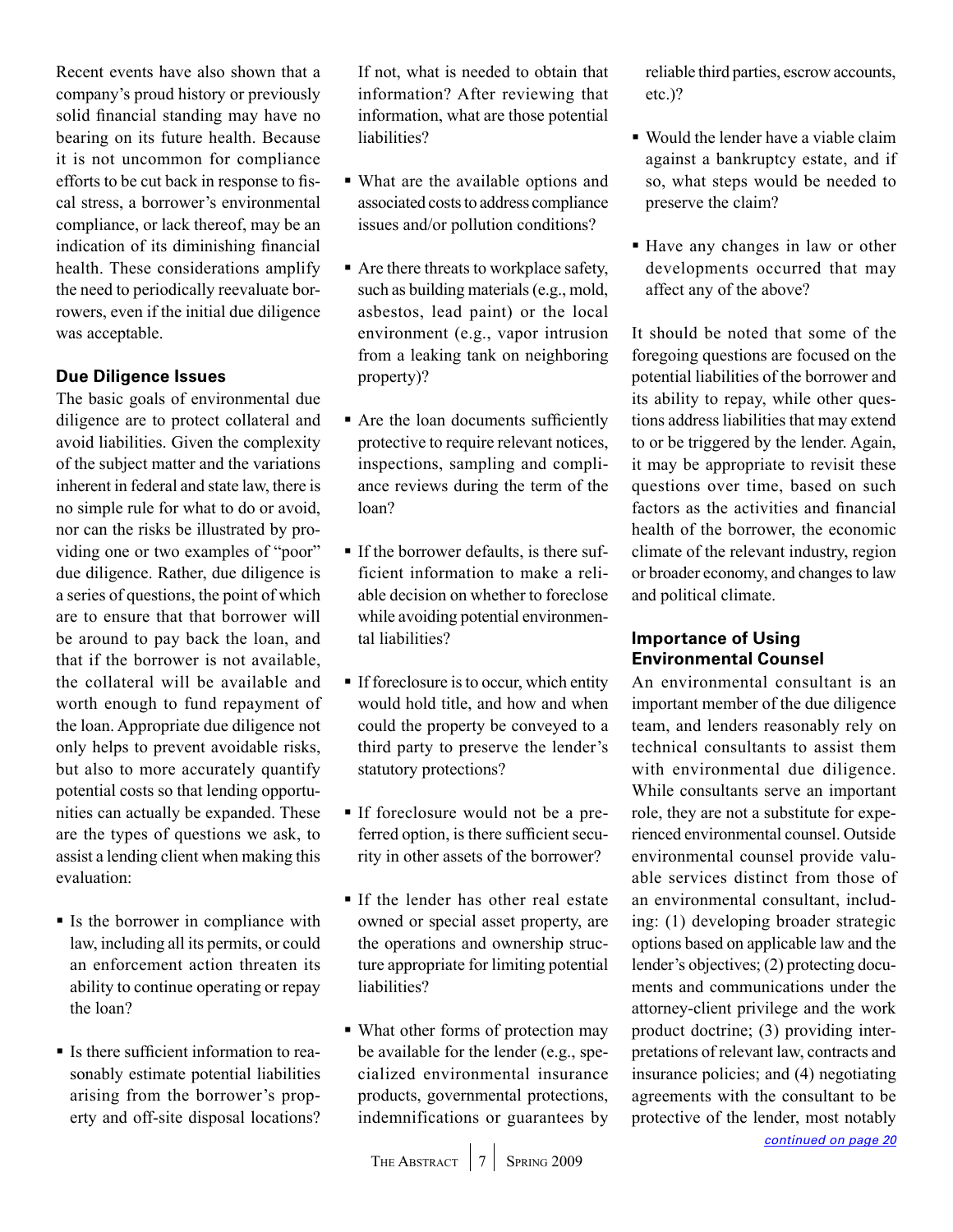# **Simultaneous Priority**

<span id="page-7-0"></span>This is a comment on an odd recording decision, but in order to make the point I need to tell the story in a roundabout way.

The National Conference of Uniform Law Commissioners has not been notably successful in enacting national real estate legislation. The Uniform Land Transactions Act (ULTA), The Uniform Simplification of Land Transactions Act (USOLTA), and the Uniform Land Security Interest Act (ULSIA) have all quietly passed away with little or no impact on state legislation. However, one set of provisions of USOLTA was given a second wind and subsequently reappeared as the Uniform Construction Lien Act (UCLA), which has had some slight success in piecemeal enactments in some states. (UCLA refers to what the rest of the profession call mechanic's liens as "construction liens," which phrase I will use for the rest of this article.)

An issue that UCLA seeks to solve is the uncertainty inherent in construction liens relating back to the uncertain time at which a work of improvement first commenced, by permitting the filing of a "notice of commencement," which sets that date in a fixed and public way. That allows a construction lender to assure itself of priority over construction lienors by having its deed of trust be recorded before any such notice of commencement is put on the records. That is the system operative in the State of Nebraska, where *Borrenpohl v. Dabeers Properties*, 755 N.W.2d 39, was decided by its state Supreme Court last year.

In *Borrenpohl*, the Bank of Bennington had loaned DaBeers \$66,000 to improve its property and had taken a deed of trust on that property as security, which document it mailed to the county register of deeds office for recording. The trouble is that the bank also included in the same envelope the notice of commencement form in use in Nebraska, and it failed to include any cover letter containing any filing instructions in the envelope.

The county clerk's recording policy in cases where multiple documents are received in one envelope without instructions is to copy them into the record in the order received, *from the top.* And since the notice of commencement was the top document inside the envelope, it was stamped at 2:15 p.m., with the deed of trust not being stamped until 2:20 p.m. (perhaps a coffee break in between?). This sequence led to the legal consequence of two subsequent construction liens, which were recorded nine months later, relating back to a point in time five minutes earlier than the bank's deed of trust, putting those construction lienors prior to the bank's construction loan deed of trust.

At least that is the outcome one might expect if recording consists of copying documents into the official records. But that is not how every jurisdiction defines recording: some statutes, including Nebraska's, treat the presenting of the document to the recorder's office as the significant act. Under that definition, it is not the moment that an instrument is copied into the records that determines its priority but rather the moment that an envelope containing the instrument is opened by the recorder. That makes any time stamps on documents misleading,

at least insofar as they are taken to convey relevant information as to when those documents were recorded.

The two instruments in this case were, according to the Nebraska Supreme Court, recorded *simultaneously*, because they arrived at the recorder's office in the same envelope and without filing instructions. In a previous column I complained about the vice of treating recording as consisting of delivery of a document to the recorder's office instead of as its being properly located in the indexes, *Misindexed Documents, ACMA Abstract, Fall 2006;* this ruling gives me another ground for complaint. A statute that provides that an instrument "shall take effect and be in force from and after the time of delivering such instrument to the register of deeds for recording" such as the Nebraska act does, simply invites trouble for future conveyancers when it is read literally. Instruments take effect as to the parties on "delivery" between them, and should take effect as to the rest of the world only when they are placed in the public records in a way that others in the world can find them, not when they are simply delivered to the recorder. Had that more functional concept of delivery been employed, two documents could be deemed simultaneously recorded in the impossible case where they bore not only the same time stamp but also the same serial number; there would really not be any such thing as a simultaneous recording for a court to have to deal with.

To avoid having its concept of simultaneous recording producing an unsatisfactory tie between the parties in this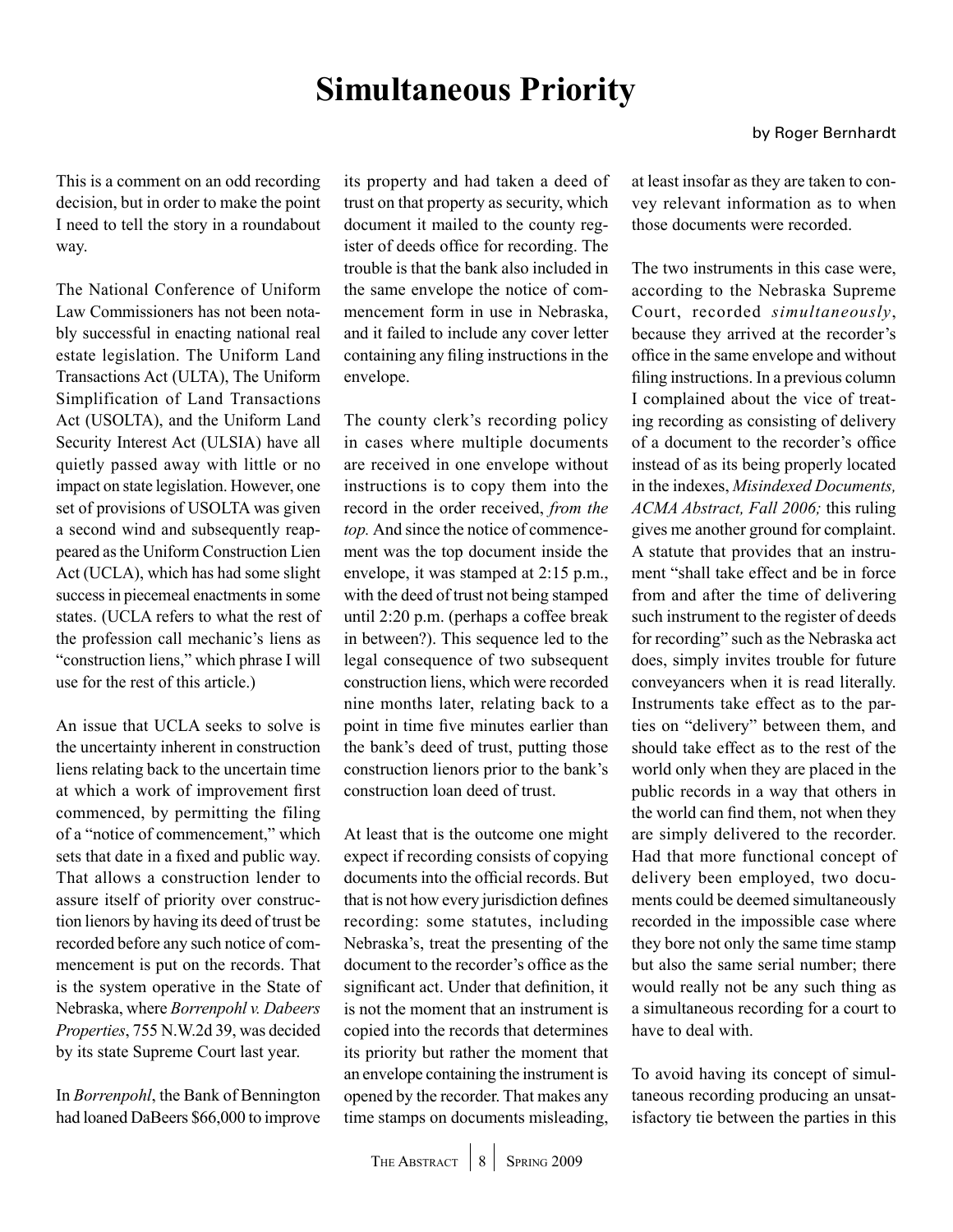<span id="page-8-0"></span>case, the Nebraska Supreme Court adverted to its old rule that in such situations, priority is resolved according to the "intention of the parties." The principle of having priorities be controlled by intention is novel. Intent is a subjective fact, which makes it easy to fabricate post facto. (The court's opinion sought to avoid that obvious risk, by calling for the intention of "all parties in interest." The bank filed an affidavit declaring that it intended its deed of trust to be first; the borrower declared the same (probably to avoid being accused of fraud by the bank); and the construction lienors could produce no contrary evidence). Therefore, under this rule, the deed of trust had recording act priority over the notice of commencement and, therefore, also over the construction liens despite their relation back to the notice of commencement.

Intent is not only a subjective fact, it is an offrecord "secret" fact. No examination of the records, nor even of the extrinsic facts surrounding delivery of the original documents to the records office—date on the envelope or instructions in the cover letter, assuming that could be found—would tell a searcher which instrument was intended to have priority over the other, or even to make a prudent searcher suspicious and thereby trigger further inquiry about them. The fact that a document stamped after another document in the records might be deemed to have been recorded before it is an outcome that even cautious counsel might be unlikely to worry or warn a client about. (Dale Whitman, to whom I spoke about the case, thought that counsel for an apprehensive contractor might well search the records to ascertain just what priority any future construction lien his or her client might later obtain would have, but that only makes reliance on the time stamped records even more dangerous.)

There is a temptation to view the actual result as harmless, because it merely denied a construction lienor—who probably came long afterwards on the scene—the opportunity of gaining a windfall leap in priority over a construction lender who had been financing the very improvements that were made. However, the court's rule that intention controls in cases of simultaneous recordation derived from an earlier decision by the same tribunal, in a case involving two different mortgages, with two different lenders, and, obviously, no relation back as in the case of construction liens. So the rule can bite innocent lenders as well as contractors.

Of course, where parties have actual knowledge of each other, recording act principles need not control; other factors, such as the time of execution or the time of delivery of the documents, or even the shared or unilateral intents of those parties can come into play and legitimately affect an outcome. But where priority situations involve parties who do not know one another, or even know of one another, there are only the records to go on, and these are somewhat shaky in Nebraska.

There are goods and bads in making construction loans in Nebraska. On the one hand, the concept of a notice of commencement may be a helpful way of reducing uncertainties. But on the other hand, the definition of recording as consisting of handing instruments to clerks in the recorder's office rather than looking at whether they are properly entered in the records or indexes creates dangerous priority risks; and that danger exists in other jurisdictions besides Nebraska. Finally, the notions of simultaneous recording and the determining of outcomes for uninvolved third parties by reference to offrecord intentions is enough to make me more

contented with the idiosyncracies of my own California legal system!

*PS. After I had submitted this column to ACMA, I got curious as to why Article 9 so proudly goes the other way, defining filing as simply communicating a financing statement to the filing office, so I went on to the UCC list serve and asked. Here is a sprinkling of some very thoughtful responses:*

- The real estate system is not a lienrecording system. It is a title recording system that has accepted lien recording as an adjunct, subject to its other rules. With minor exceptions, we do not record titles to personal property and this has clearly not been an impediment to commerce. The UCC filing system is not a title system; no one would consider the UCC filing system as proving who had title to a particular asset. The characteristics of the filing system for security interests take nearly all the opposite choices from the real estate system: no signatures, filing indexed by debtor only, no need to list a particular loan instrument, descriptions by category or even "all assets." So it would not be preposterous to say that the presumption would be that if the real estate system had a particular rule, say, that the risk of filing office error was on the initial filer, the opposite rule should obtain for personal property. The filing system is not static, and errors can appear and disappear without anyone knowing. It is only a backup system. The real due diligence takes place at the level of the relationship between the debtor and the secured party.
- The vast majority of UCC filings is for deals under \$50k, e.g., personal property equipment financing. The business model pricing and overhead *[continued on page 20](#page-19-0)*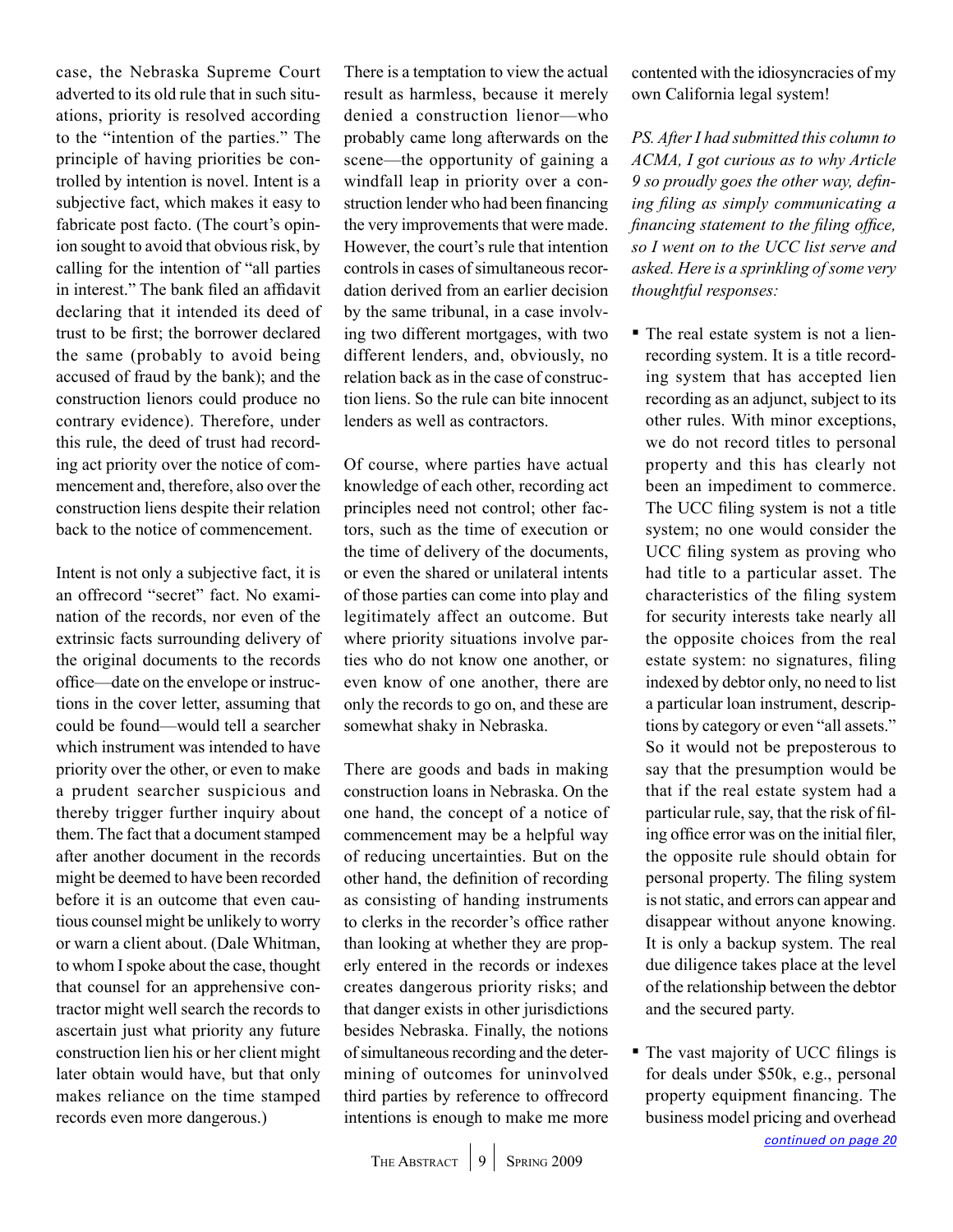# <span id="page-9-0"></span>**Class Action Approved for Failure to Satisfy Mortgages**

by Harris Ominsky\*

A recent case spells danger for mortgage lenders that do not promptly satisfy paid off mortgages. That case certified a class action for mortgage borrowers who sued Fannie Mae (FNMA) for a violation of Ohio's mortgage satisfaction statute. *Radath v. Federal National Mortgage Association,* 891 N.E. 2d (Ohio App.  $6<sup>th</sup>$  Dist. 2008). The Ohio Appellate Court confirmed the lower court's decision to certify a class of mortgage borrowers with similar claims against FNMA. The proposed class consisted of all borrowers going back a little more than five years where FNMA had not recorded the satisfaction within the required statutory period.

The borrower had paid the mortgage in full but FNMA did not file the mortgage satisfaction until after ninety days from the mortgage payoff. The Ohio statute, which is similar to many other state statutes, provides a statutory penalty of \$250 unless the lenders file satisfactions within ninety days. Apparently, in this case FNMA filed the satisfaction only one or two days late, but that didn't mitigate the statutory penalty.

### **Defenses**

FNMA's appeal asserted three issues that were labeled, "superiority, identifiability, and predominance," but the Court rejected each of these assertions without specifically defining them in the opinion. FNMA argued that the element of superiority was not satisfied, because the trial court failed to recognize the existence of parallel pending suits against mortgage servicers that cover half of the putative FNMA class members. It maintained that it had hired servicers to manage the mortgages and to file entries of satisfaction. Thus, FNMA argues that a superior method for fair and efficient adjudication would require the proposed class members to recover in pending class actions against the mortgage servicers.

The Court rejected that argument and held that the class action requirements of both superiority and predominance were met. It explained that the class certification is a superior method for fair and efficient adjudication for the following three reasons:

- 1. A class action is a feasible way for class members to file and litigate a \$250 claim, and would also "avoid duplication of the courts' time and resources;"
- 2. There are no known similar cases against FNMA; and
- 3. Class actions would be more manageable because each violation can be objectively shown, and damages are set by statute. The Court also rejected the idea that the class action was not suitable because class members had already started cases against mortgage servicers. It pointed out that under the statute, borrowers may recover only from the mortgagee; and in this case that's FNMA, and not the mortgage servicers. Therefore, there are no known parallel lawsuits to militate against this class.

In dealing with what appears to be the issue of "identification," the Court pointed out that the management of the proposed class action should be easy because FNMA should have documentation of all final payments that were made. Therefore it would be highly desirable to concentrate the litigation in a particular forum. Apparently, FNMA had acted as mortgagee to 981,861 mortgages that were satisfied during the applicable time frame. Therefore, the certification of the class in one action could avoid duplication of a court's time, effort and resources.

FNMA also argued that individualized issues would predominate over the common issues of members in the proposed class. The Court also rejected that argument and held the common question with all of the class members is whether FNMA violated the statute by missing the required satisfaction date. It stated: "the mere existence of different facts … is not by itself a bar to certification of that class. If it were, then a great majority of motions for class certification would be denied…"

## **Implications**

This case has implications well beyond FNMA, and could reverberate throughout the United States. Many states have similar statutes and some lenders are careless about satisfying mortgages on time under these statutes. Some of the statutory penalties are substantially more severe than \$250. For example, Pennsylvania requires that if a mortgage holder fails to satisfy a paid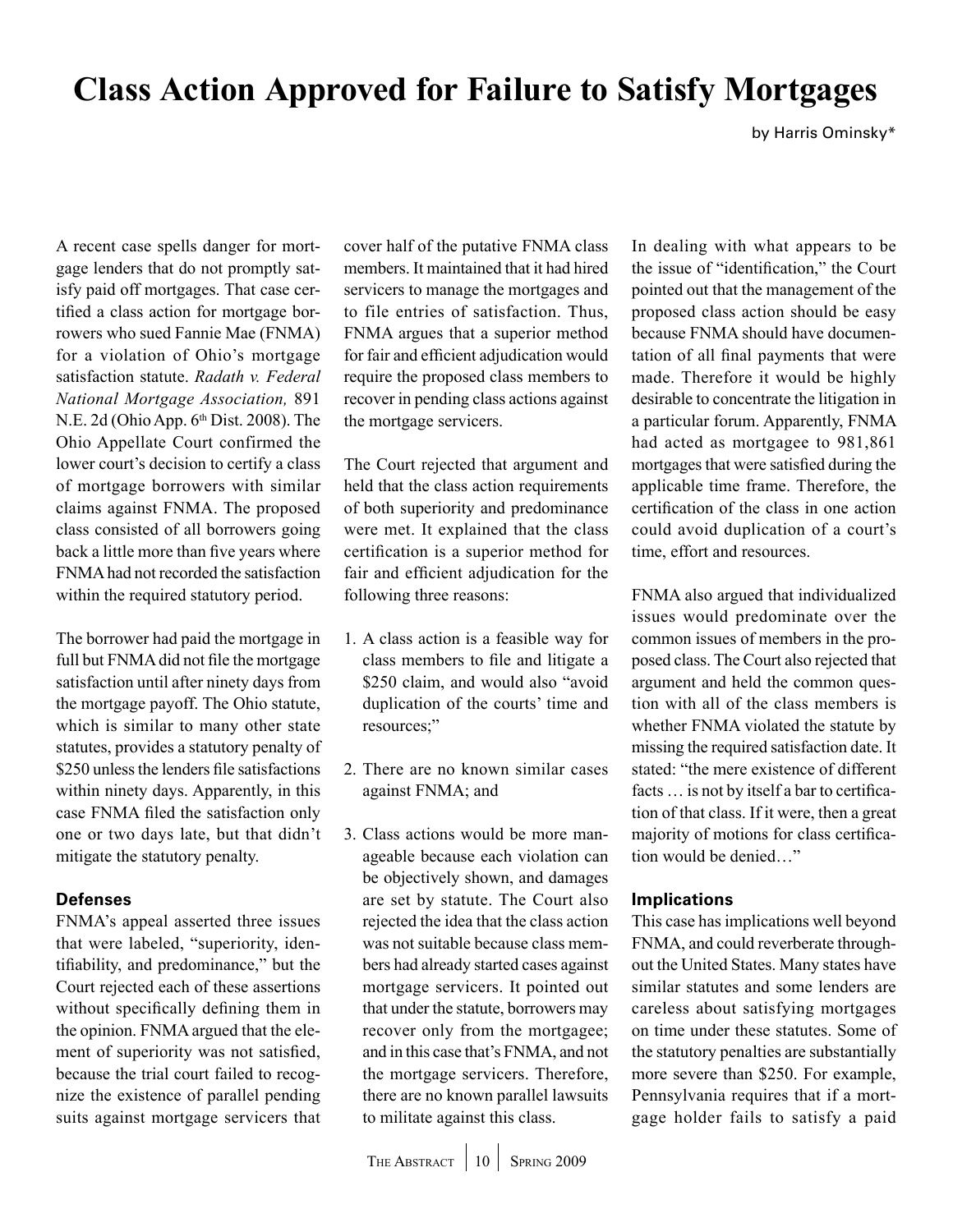mortgage within 60 days of notice, the lender may have to pay the borrower a sum "not exceeding the original loan amount"! (21 P.S. §682, as amended in 2002.)

This case should serve as a warning that lenders and servicers should proceed promptly to satisfy paid mortgages. If servicers fail to do this, they may subject themselves to liability to the lenders they represent.

There are apparent policy reasons behind this kind of punishment. If borrowers cannot demand timely satisfaction, their credit worthiness could be impaired, and worse, they may not be able to complete refinancing or sale of their properties when needed. One of the most frustrating things for an owner is to pay off a mortgage and not be able to clear up the record.

### **Title Company Practices**

In addition, there are other lurking issues behind failure to satisfy. Since it is customary for title companies to handle mortgage payoffs without actually entering satisfactions of record, the Philadelphia dockets still show thousands of mortgages that have been paid off, but never satisfied of record. Few people ever know about this because there is what might be called an "underground system" of handling these encumbrances. For example, if you buy a house and the seller uses proceeds to pay off its mortgage, the title company simply insures over the mortgage as though the property were free and clear—even though it does not officially satisfy that paid mortgage. The new purchase-money mortgage is recorded, but a search of the record will reveal that the new mortgage is junior to the mortgage that has been paid off.

For most purposes, this doesn't make any difference because the title company insures the purchase-money lender as a first mortgagee. When the property is sold at a later date, since the title company has insured the title, it again removes the unsatisfied mortgage as an exception to title in the title policy.

If another title company is called upon to issue title clearance, it goes back to the first title company and gets assurance from it that it is okay to remove the exception of the old mortgage that was paid off, but never satisfied. This procedure is sometimes repeated in subsequent transactions.

To make matters worse, if the owners ever wanted to clear up these titles, it might not be easy to do. The original mortgage holders may have merged into other companies—or simply have gone out of business (particularly, in light of our current financial crisis). Years later they may be difficult to track down.

### **Potential Precedents and Procedures**

It may be that Pennsylvania courts will not certify class actions in a similar manner to the Ohio courts. Much more than \$250 is at stake in each case, and in Pennsylvania the penalty is triggered only after notice. Also, the Pennsylvania penalty depends on the circumstances, such as whether the lender's failure was reckless or influenced by malice. Therefore courts may reject the proposed class entirely, because of concern that these individualized issues may dominate over the common issues.

Despite these possible distinctions, if the FNMA case is argued as precedent in Pennsylvania and other states, lenders will not rest easy. Just imagine the effect on a lender of hundreds of Pennsylvania cases involving late satisfactions where each case could involve a sum equal to the whole mortgage debt.  $\bullet$ 

*\*Harris Ominsky is a retired Partner at Blank Rome LLC. He is a former President of the Pennsylvania Bar Institute and has authored four books and over one thousand articles.* 

≸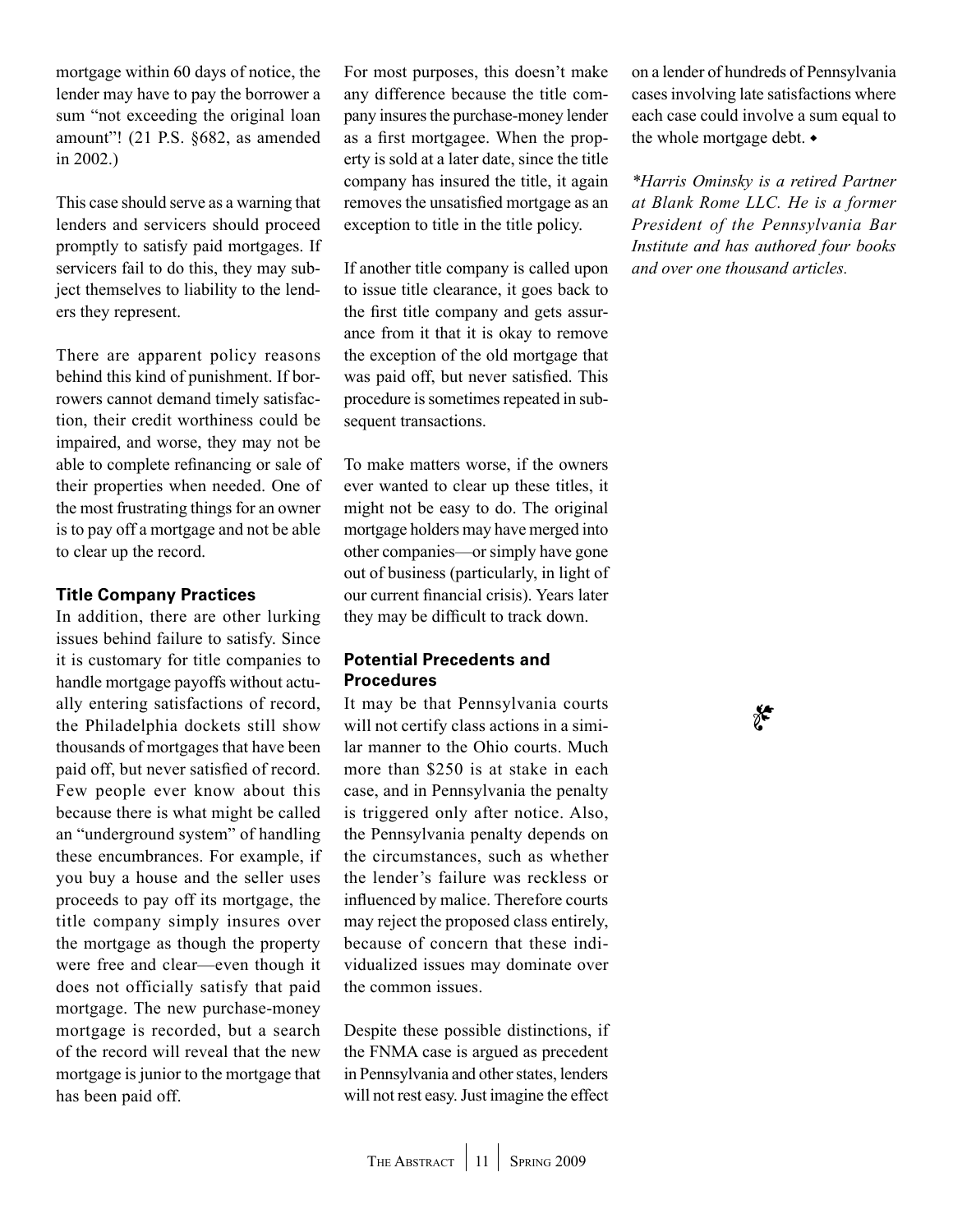# <span id="page-11-0"></span>**Title Insurer Not Liable for Acts of Agent at Closing in Absence of Closing Protection Letter**

by John C. Murray

### **Introduction**

Title agents are customarily authorized, through agency agreements, to sell policies for one or more title insurance underwriters. These agency agreements normally provide that the agent is an agent solely for the purpose of issuing title insurance commitments and policies, and explicitly state that the agent is not the title company's agent for the purpose of conducting settlements or performing escrow services. Authorized title agents also often act separately as the agent for the lender, buyer and/or seller, pursuant to instructions from such "principals" (that only such principals can enforce), in connection with the escrow closing of the transaction that is the subject of the title insurance. A lender who also wants the title insurer to be responsible for the agent's acts in connection with escrow closing activities and services must separately contract with the title insurer for such additional protection by entering into an "insured closing letter" or "closing protection letter" ("CPL"). CPLs have been available since the 1960s. They originally were not titleindustry approved forms but, rather, were forms requested by mortgage lenders that were concerned they had no protection against unauthorized or fraudulent actions, or failure to comply with the lender's closing instructions, by the title company's approved closing agent or attorney. Lenders require CPLs because the agency-principal relationship between a title underwriter and a policy-issuing agent or approved attorney is limited to the issuance of a title-

insurance policy, and such relationship does not extend to escrow or closing functions. CPLs specifically apply to escrow closing activities and services performed for title underwriters by approved attorneys or agents who are not employees of the title companies; as a general rule they are not issued on behalf of independent closers over whom the title company has no control. (An "Approved Attorney" is defined in the standard forms of CPLs as "an attorney upon whose certification of title the title insurance company issues title insurance"; an "Issuing Agent" is defined as "an agent authorized to issue title insurance for the title insurance company"). These letters are standardized indemnity agreements given to individually named lenders and recite the specific conditions under, and the extent to which, title insurers will accept liability for the acts or omissions of such parties.

### **The** *Pal Properties* **Case**

The lack of a contractual relationship (absent a CPL) between the attorneyagent and the title underwriter regarding escrow-closing functions, and thus the lack of responsibility of the insurer with respect to such activities when conducted by the Approved Attorney or Issuing Agent, is demonstrated in a recent Michigan case. In *PAL Properties LLC v. Ticor Title Ins. Co.*, Case No. 06-073149-CK, (Oakland County, Mich. Circuit Court, June 4, 2007) (unreported), there was no closing protection letter ("CPL") issued to any party (it was a cash deal),

and the issuing agent (acting in its separate capacity as an escrow closer) absconded with or diverted funds from the closing intended for a mortgage payoff. The Circuit Court, based on the language in the title commitment and the agency contract, and the lack of a CPL, ruled in favor of the defendant title company ("Ticor"). The plaintiffpurchaser argued that it should have the benefit of a CPL, even though it was a cash transaction and no CPL was issued to any party. Reasoning that because it was not Ticor's fault that the funds weren't used to pay off the mortgage, and the escrow agent subsequently was cut off as an issuing agent by Ticor (and subsequently went out of business), the court rejected the buyer's claims of breach of contract, fraud, agency liability, negligence, conversion, loss of profits, and fiduciary duty. The plaintiffs appealed the Circuit Court's decision to the Michigan Court of Appeals. The appellant-purchaser's brief (filed October 31, 2007) made the following highly unusual (at least to the court and to title insurers) statement, at page 14:

Ticor wants this court to believe that it had *no duty* to insure that its agent properly disbursed the funds. However, it is of paramount importance that the Court understands that the vast majority of mortgage transactions are funded by commercial lenders. This is the realm in which CPLs have developed. Lenders have vast amounts of bargaining power and have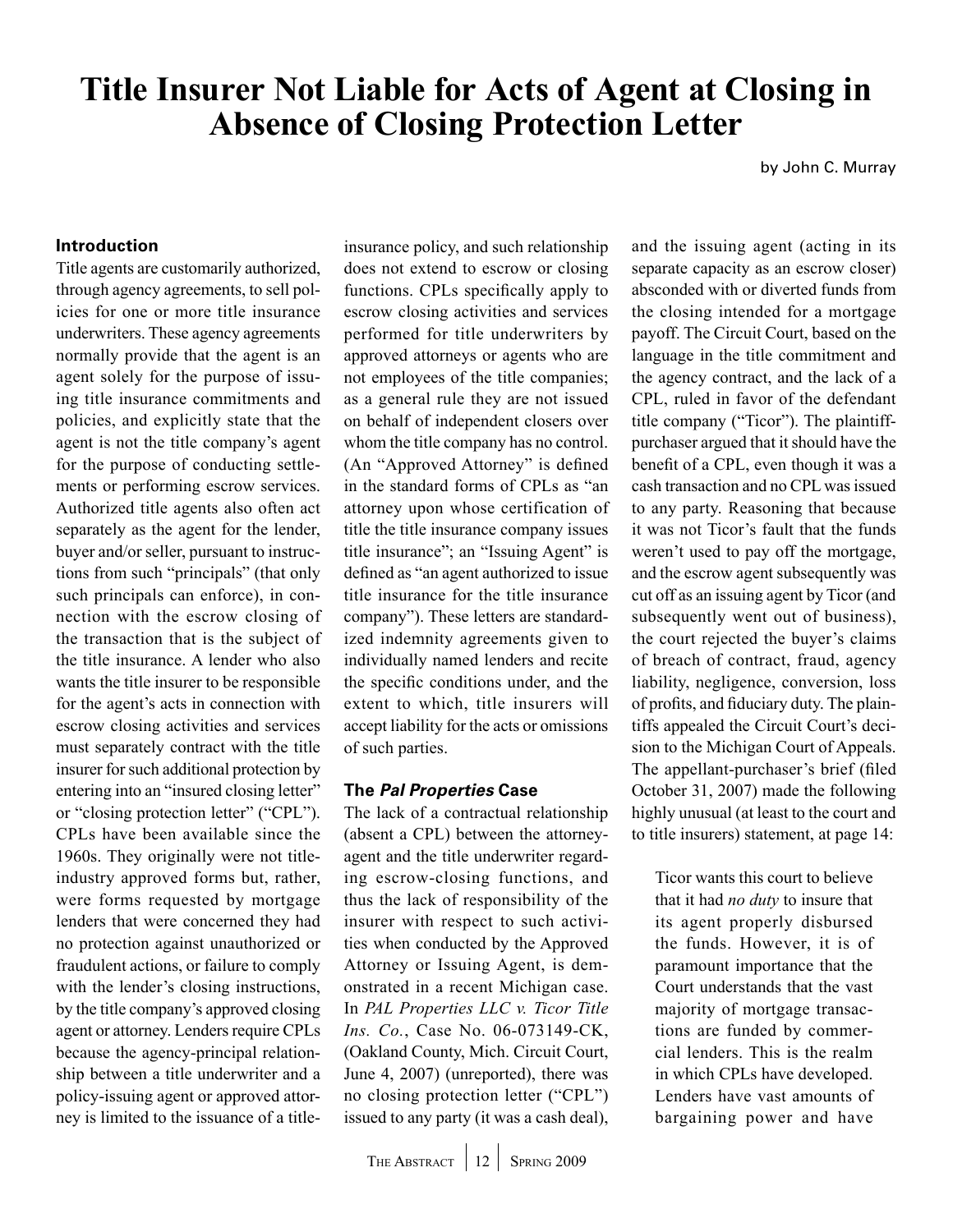<span id="page-12-0"></span>therefore demanded these letters to *remove any ambiguities* as to whose responsibility it is in the event of an underwriter's agent failure to disburse. The real purpose of these letters is to make it *clear that underwriters, and not lenders are responsible*, *and thus to avoid costly litigation on these disputes*. Ticor wants this court to believe that since [the appellant-buyer] did not have a CPL, it is clear that Ticor is not responsible for this loss. This is simply not true. This issue presents a contingency that neither party contracted for, and is therefore, *subject to interpretation* as to who should bear the responsibility. The trial court committed reversible error by not addressing these issues. (Emphasis in text.)

On December 9, 2008, the Michigan Court of Appeals affirmed the trial court's decision. *See PAL Properties LLC v. Ticor Title Ins. Co.*, 2008 WL 5158894 (Mich. App., Dec. 9, 2008). The appellate court noted that a title policy was never issued in this matter and, and held that because only a title commitment was produced by Ticor and only an actual title insurance policy provides insurance, the commitment did not serve to impose a duty upon Ticor to protect the plaintiff from Consolidated's actions. The court noted that the contract entered into by the parties designated Ticor as principal and Consolidated as its "issuing agent," which limited the scope of Consolidated's agency to the purpose of issuing title insurance only. The court stated that "Plaintiff has provided no authority suggesting that conducting a closing is an inextricable or necessary part of transacting or promoting title insurance business." *Id.* at \*2. Also,

according to the court:

Notably absent from the contract is any reference to Consolidated attending closings or performing any duties at closings for the benefit of Ticor. Nowhere in the document does it indicate that Ticor dictated how Consolidated was to proceed with any change.

*Id.* at \*3. The court further noted that: Ticor's only recourse under the contract would be to terminate the same. Ticor has no contractual right to take over Consolidated's business, to take control of the escrow account, or to force Consolidated to take any action.

*Id.* The appellate court also rejected the plaintiff's argument that Consolidated acted as Ticor's apparent agent for purposes of the closing, noting that Consolidated was the only entity, other than the buyer and seller, to sign the closing statement and it alone prepared the necessary closing documents (collecting a fee from the plaintiff) and conducted the closing. The appellate court also noted that the plaintiff had no contact with Ticor until several months after the closing. The court also dismissed the plaintiff's claim of negligent supervision, noting in particular that Ticor had the right, but not the responsibility, to examine Consolidated's records and that "Nothing in the title insurance contract serves to impose a duty upon Ticor to protect plaintiff from Consolidated's actions." *Id*. at \*5. The court also rejected the plaintiff's claim of fraud, because the plaintiff "had not alleged that Ticor made any misrepresentation to it whatsoever, at any time, with respect to the escrow monies or whether or not the mortgages would be paid out of the escrow funds." *Id.* at \*6. Finally, the appellate court

dismissed the plaintiff's claim that a material dispute existed with respect to whether Ticor breached the title insurance policy, because even though one of the mortgages mentioned in the title commitment was not discharged (albeit through no fault of the plaintiff), "no title insurance policy, under which plaintiff could make a claim of loss, was issued." *Id.* at \*7.

The vast majority of existing case law supports the holding in the *PAL Properties* case, but a few cases have held for the purchaser, even where no CPL had been issued. *See, e.g.*, *Sears Mortgage Corp. v. Rose*, *134 N.J.* 326, 350-52 (1993)*. In this case, the court held* that the buyer's attorney, who acted as the closing agent and was an "approved attorney" of the title company, was controlled to at least some extent by the title company. The court found that because the attorney failed to remit funds deposited to pay off a mortgage the title insurer would be responsible to the purchaser for the loss, even though the buyer had retained the closing attorney and no CPL had been issued to either the buyer or the lender. According to the court, "the title insurer had a duty either to give [the borrower] …an opportunity to insure himself against the risk or, at the very least, to inform him that he was not covered against such a risk." *Id.* at 347.

See generally Joyce D. Palomar, TITLE ins. law 2-12 (1994) ("Underwriting and agency agreements generally … limit the underwriter's responsibility for agents' activities as escrowees in real estate closings"); Richard J. Landau and Kristin M. Tsangaris, *The Mortgage Fraud Epidemic*, S & P's the review of banking and financial services, Vol. 22 No.4, April 1, 2006 ("In the absence of an insured closing letter… a majority of cases hold that…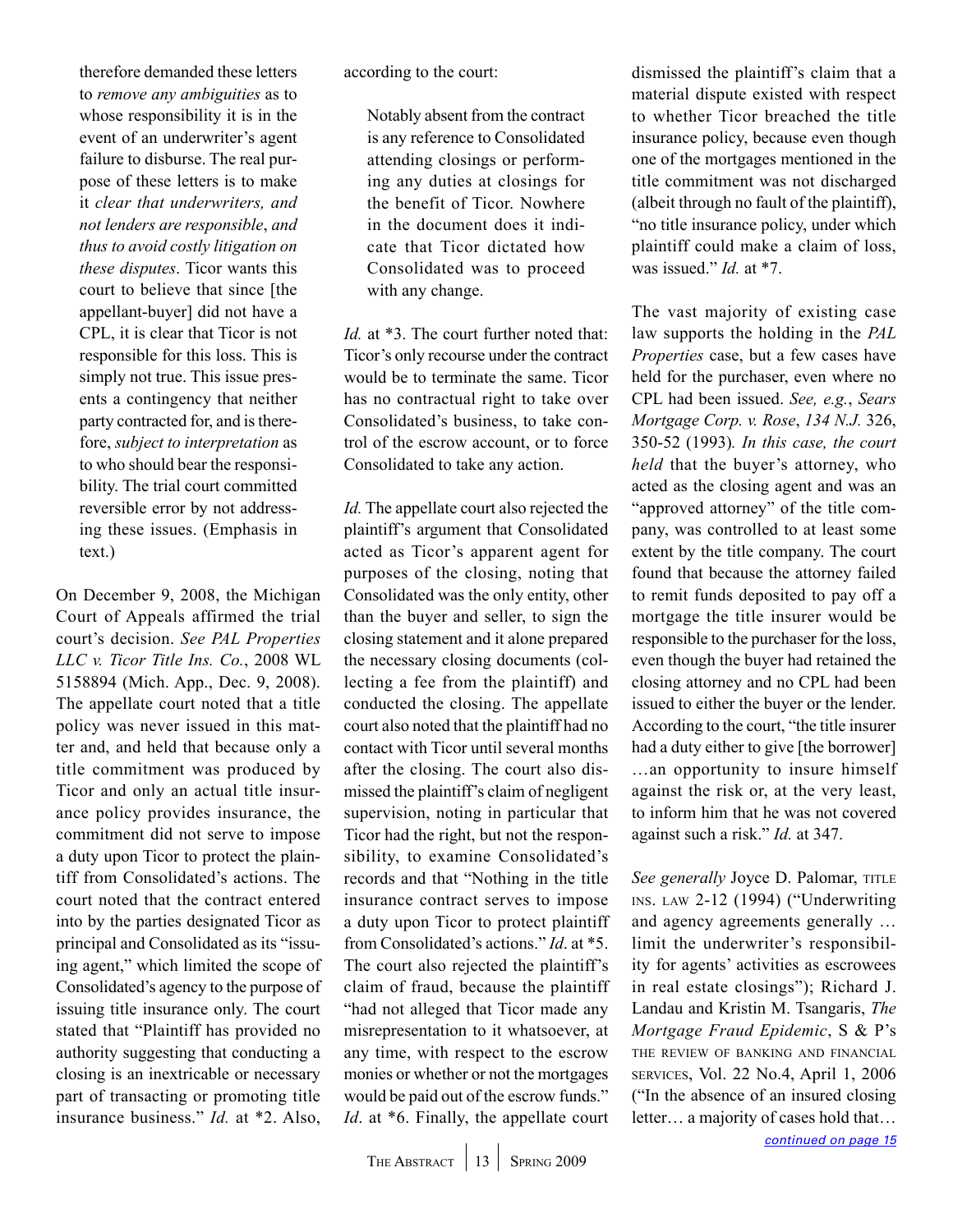# <span id="page-13-0"></span>**ACMA Business Development Program: Experiences of the Fellows**

by Norma J. Williams, Chair, Business Development Committee

As noted in my previous articles in *The Abstract*, the Business Development Committee has been engaged in an effort to make the Referral Program as beneficial as possible to Fellows and to determine what changes and improvements to the overall business development effort would be useful to Fellows. In this issue, I thought that it would be good to hear from other Fellows about their experiences with the Referral Program. This issue, therefore, will contain the input of three Fellows whose comments are not necessarily representative, but do reflect their experiences. I would urge all Fellows to (continue to) make referrals and to (continue to) report them via e-mail containing your name and the person to whom you referred to [acmarefer](mailto:acmareferral@willassoc.com)[ral@willassoc.com](mailto:acmareferral@willassoc.com). I would also like to thank Fellows in the College for referrals made to me this past year and in prior years.

### **From: Diana R. Palecek Smith Moore Leatherwood LLP Charlotte, NC**

My career has taken a somewhat nontraditional path. I spent the first 15 years of my law practice as in-house counsel—first with Wachovia Bank and then with Jefferson-Pilot Life Insurance Company. So, as a young attorney, I did not have to pay too much attention to "business development." I was with Jefferson-Pilot when I was invited to join ACMA. ACMA provided me with great CLE and the opportunity to get to know other attorneys from all over the country, which I found to be valuable to my practice. Though business development was clearly one of the key goals of ACMA, I appreciated that the culture of ACMA in this respect was relationship oriented and relaxed, not pushy. In mid-2007, my career path changed when I accepted an offer to join Smith Moore Leatherwood LLP. While I was fortunate to be in a position in which there was no immediate pressure on me to develop new business, I knew that inevitably this would come. This, I anticipated, would be one of my big challenges of transitioning from an inhouse practice to a firm practice. At the 2007 ACMA Annual Meeting, I told people about my job change, solicited advice from others who had made similar job changes, took in good CLE, and enjoyed the Aspen activities. I was surprised when a month or so after that meeting I got my first call from another ACMA Fellow with a request that I serve as local counsel on a matter he was handling. This was the first of several engagements I was able to take on or place within my firm in the months following the 2007 Annual Meeting. I have also received referrals for myself or my firm from ACMA members that did not result in an engagement, but which I have nonetheless appreciated. Though so far none of these referrals have resulted in large projects, they have helped me get off to a good start in the arena of business development and have been a welcome bonus to me and to my colleagues at Smith Moore Leatherwood LLP. Having been the recipient of ACMA referrals, I have looked for every opportunity to refer

other ACMA Fellows whom I have met at the meetings. It's easy to do—often only taking a few minutes to look up the person in the directory and send an email.

### **From: W. Charles Rogers, III Rogers, Moore & Rogers, LLP Baltimore, MD**

I have met many people through the American College of Mortgage Attorneys who have become professional contacts, personal friends, or both. I met one such contact and friend when he attended his first Annual Meeting several years ago. I wanted to welcome him into the College with the same enthusiastic welcome I had received at my first meeting so I made sure he and his wife were introduced to as many members as possible and were always included in dinner plans and similar activities. In the intervening years, we have maintained contact and referred each other what work was appropriate for referral. Last year, I received referrals of 5 separate legal matters from this one friend. A lot of our practice involves real estate settlements and 2008 was a slow year for that area of practice so the 5 referrals were very welcome!!

### **From: Donald A. Shindler DLA Piper LLP (US) Chicago, IL**

Since joining ACMA, I discovered an under-appreciated benefit to membership is the opportunity to develop a network of contacts and relationships with colleagues around the country.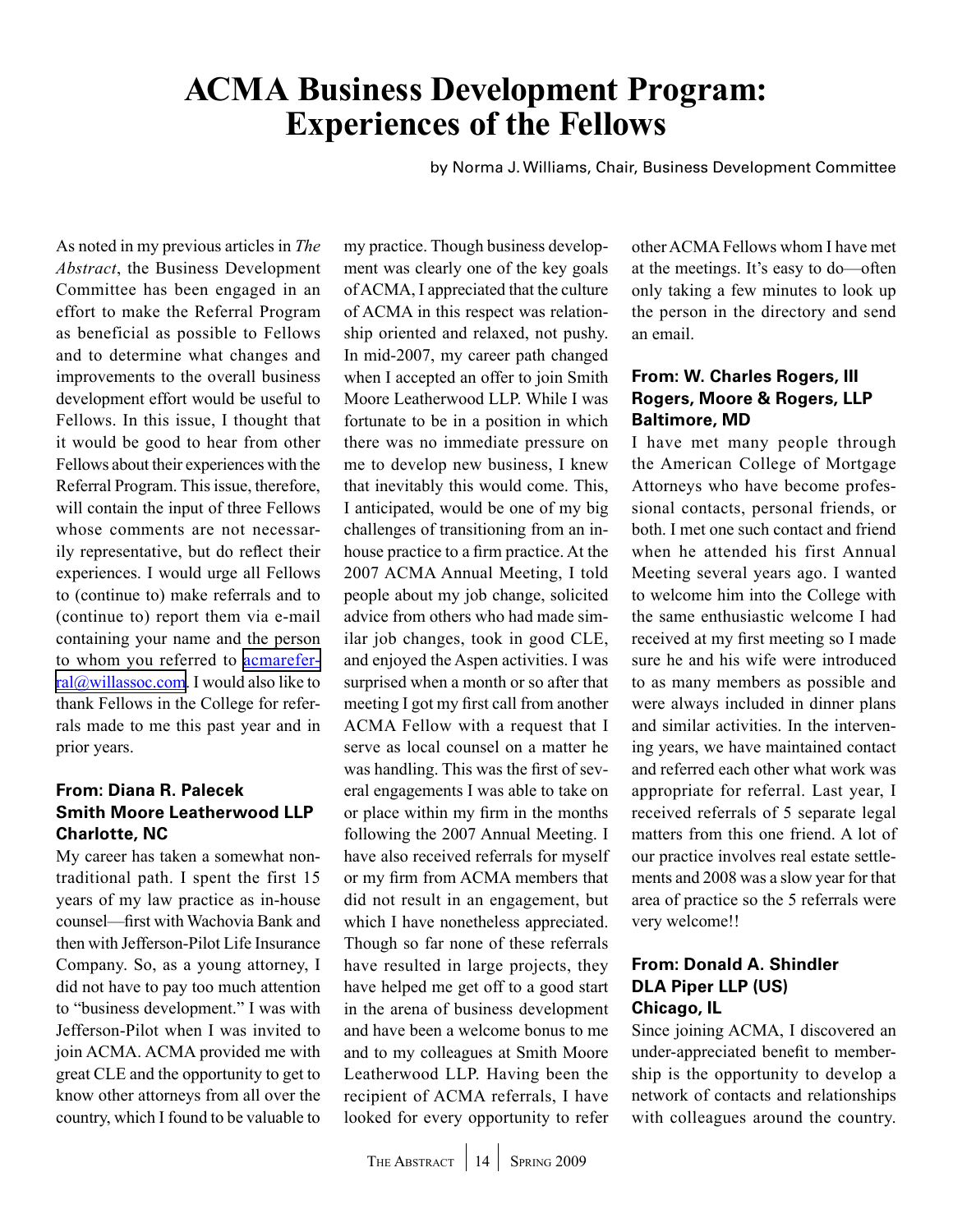<span id="page-14-0"></span>An offshoot of this is using the referral network that exists within ACMA for assignments to and from ACMA Fellows around the country. Everyone likes getting a referral, or for that matter, any new business, but equally important is having confidence in a referral of a client to an experienced colleague who you know will have the skills and expertise that you want for your client's matter.

Another benefit is the development of relationships within ACMA and around the country on a closer, more informal basis. It provides the opportunity to call someone and inquire about state and local law and custom in handling a matter. Implicitly it may be that this is strictly a favor and not a referral opportunity, at least at that point in time. Without exception, I have found this to be very valuable for my practice. Being able to call on someone for an answer to a quick question, a form, or a further referral for a matter in a different jurisdiction that could be totally outside the realm of focus for a real estate or finance attorney, such as a domestic relations issue for a relative of a client is very useful.

 Over the course of a fairly short period of time and some phone calls and mutual referrals, I have developed contacts with a number of ACMA Fellows around the country forming valuable personal referral networks. These resulted from a number of contacts, such as conversations at ACMA meetings, concurrent service on ACMA Committees, some initial referrals and, in some cases, just checking the ACMA directory for Fellows in a particular jurisdiction and making blind phone calls asking a favor and seeking some quick information re local law and practice from me or by me of an ACMA Fellow in another jurisdiction. As a result, these contacts have

led me to refer work to these particular ACMA Fellows in their jurisdictions on multiple occasions and continue to refer work to them on a primary basis in those states as well as other locations in which they or their firms practice. Further, as they seem to appreciate the calls and my experience with their clients, I have received, and continue to receive, referrals from them as well, both in Illinois and in other states in which we may have offices.

 These contacts and the referral network created are outgrowths of ACMA membership and also have led to gratifying relationships with colleagues one would otherwise not have an opportunity to get to know. In some cases they have led to personal family friendships by my wife and me with colleagues and their spouses. This is an added but important benefit to membership in ACMA and utilization of networking contacts developed through ACMA.

In conclusion, the way to develop a personal network is to use ACMA membership and contacts, reciprocate with inquiries and be willing to provide answers to questions, send current forms, or just directions even if it does not create an immediate business referral. In any event, take advantage of membership in ACMA. $\bullet$ 

### **Title Insurer Not Liable**

### *[continued from page 13](#page-12-0)*

the title insurer has no liability for fraud or other misconduct in connection with a closing").

### **Conclusion**

The CPL serves to extend the liability of the (presumably) large and creditworthy title insurance company—which would otherwise be limited to the title insurance policy—to cover certain "bad acts" of the company's Issuing Agent or Approved Attorney. But this additional protection must be separately and specifically requested from the title insurer, and the scope of the coverage is defined solely by the contractual terms and provisions of the letter. Coverage under the CPL is also strictly limited to the parties designated therein, and generally applies only with respect to the particular transaction for which the letter is furnished. The ALTA has attempted to meet the needs of title insurance customers by expanding the types of CPLs (the latest being the 2008 ALTA CPLs) to cover varying factual situations and comply with state statutory and regulatory restrictions. It is important for both the insured and the insurer to understand the legal (both case law and statutory) and regulatory restrictions and limitations on the use of CPLs in certain jurisdictions, and the nature and scope of the agency relationships that exist between title insurance companies and their Issuing Agents and Approved Attorneys.  $\bullet$ 

e**r**<br>1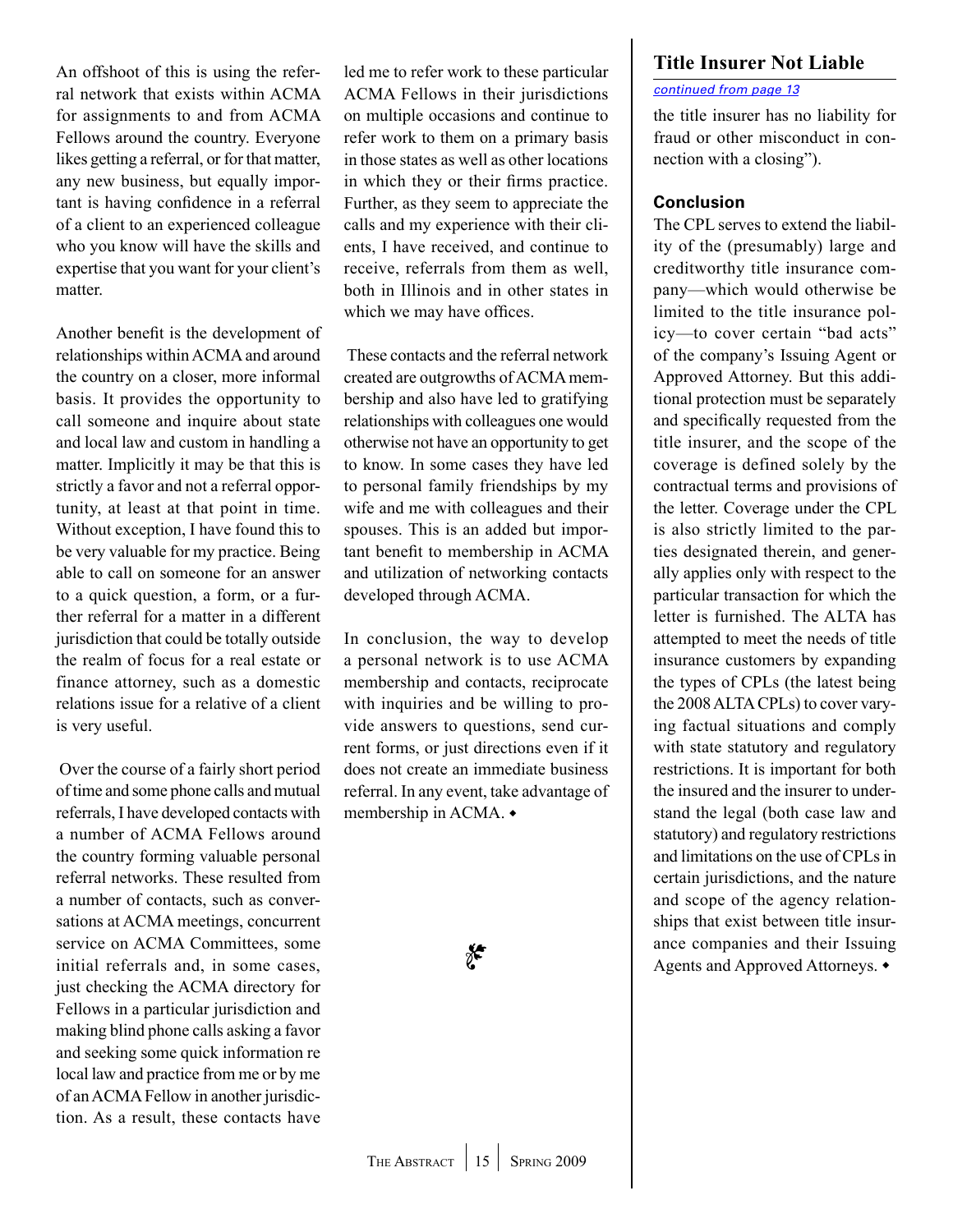# <span id="page-15-0"></span>ACMA Fellows in the News

## **ACMA Fellows Named Real Estate Lawyers of the Year**

*Best Lawyers*, the oldest peer-review publication in the legal profession, has named ACMA President-Elect Robert J. Krapf the 2009 Delaware Real Estate Lawyer of the Year.

ACMA Fellow Philip L. Bowman has been named the "2009 Wichita Real Estate Lawyer of the Year."

This is the first time in its more than 25-year history that *Best Lawyers* has designated Lawyers of the Year in highprofile legal specialties in large legal communities across the nation.

### **Ajay Raju Recognized in NAPABA's Best Lawyers Under 40 2008 Edition:** Asian Pacific American Portraits of Excellence

Ajay Raju, a fellow in the American College of Mortgage Attorneys, is a partner at Reed Smith and is vice chair of Reed Smith's business and finance department. Recognized by Leadership Philadelphia as one of the region's top 100 "connectors," Ajay also appears regularly as a panelist on Inside Story, a Sunday-morning roundtable debate show airing on Philadelphia's ABC station. A leading expert on doing business with India, Ajay is CEO and chairman of the Global Indian Chamber of Commerce, a nonprofit organization serving more than 20,000 members worldwide. He is also a trustee of Lincoln University and a founding board member on-LEAD, a community-based college degree program.

## **Michael Flynn Named HUD's Acting General Counsel**

ACMA Fellow Michael Flynn has been named as HUD's Acting General Counsel. Flynn previously served as the General Deputy General Counsel to the Department. He will oversee approximately 370 attorneys and 320 staff at HUD. Flynn will serve as the chief legal advisor to the Secretary, Deputy Secretary, and other principal staff, providing advice on federal laws, regulations, and policies that affect HUD programs and families served by the Department. He will also maintain his position as Counselor to the HOPE for Homeowners Board of Directors.

Michael Flynn is a Fellow of the American College of Mortgage Attorneys and has served in leadership positions in a variety of professional associations. As a Metz Scholar, Flynn received his undergraduate degree at Indiana University and his law degree from Duke University School of Law, where he was a Reynolds Scholar.

The American College of Mortgage Attorneys is proud to congratulation Michael Flynn on this appointment

### **Acma Fellow and Friends Win Lotto with West Seattle Ticket**

Three longtime friends are sharing in the Seattle Lotto jackpot! They took their winnings in cash and split \$3.4 million dollars!

John Gose, a Fellow of the American College of Mortgage Attorneys, was

having lunch with two friends, and they stopped at a 7-11 to purchase a ticket. The three, friends of 40 years, plan to pay off mortgages and contribute to grandchildren's education.

Congratulations to John and Friends!

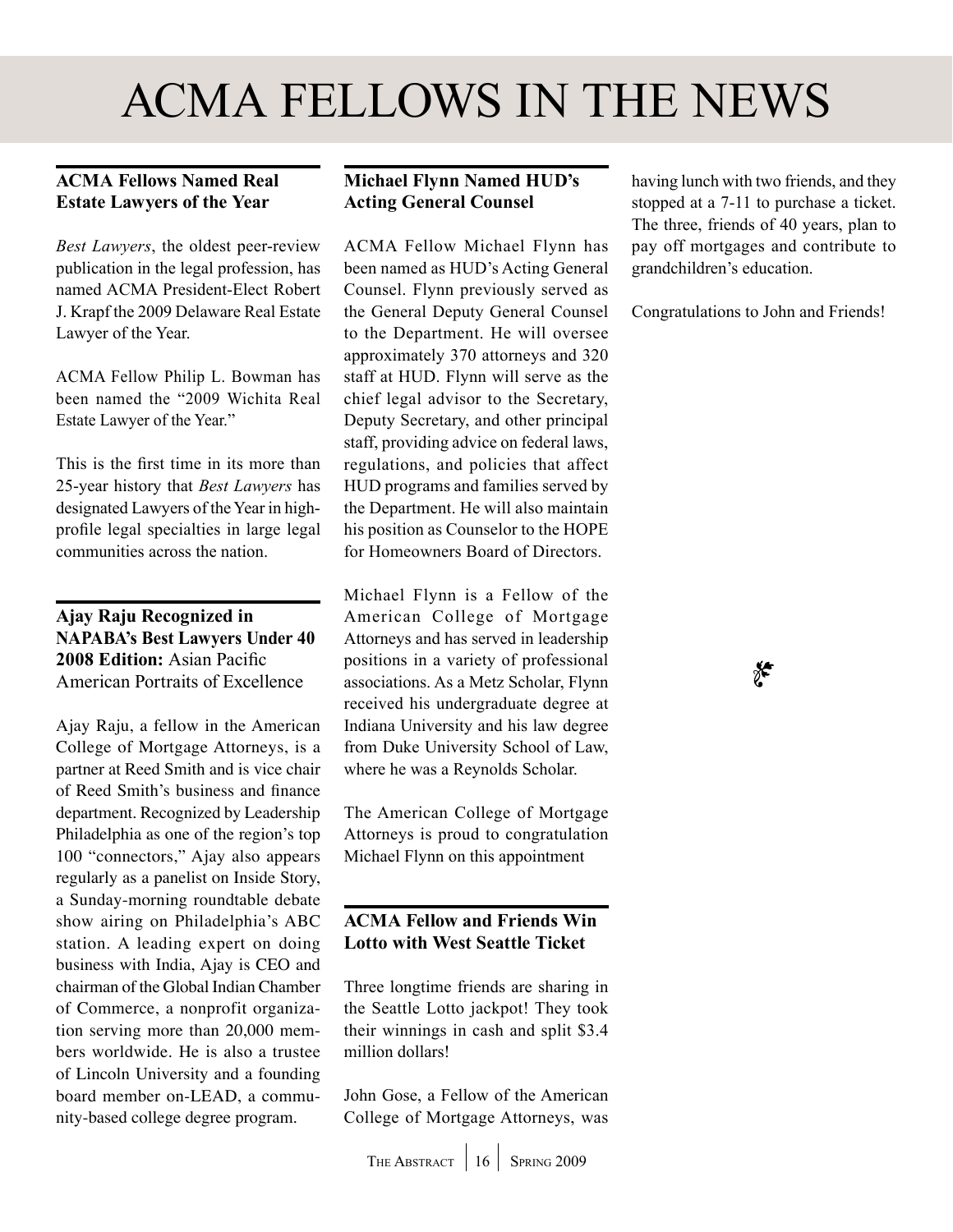# SAVE THE DATES

# <span id="page-16-0"></span>2009 ACMA Annual Meeting

**October 1-3, 2009** The Boulders

Phoenix, AZ

**(866) 397-6520**

**Group Rate** \$360 Single/Double (plus \$29/night resort fee)

**Hotel Deadline** Monday, August 31, 2009

The Boulders Resort & Golden Door Spa is located on 1,300 acres of pristine Sonoran desert and is just 12 miles from Scottsdale Airpark and only 33 miles from Phoenix Sky Harbor International Airport. Enjoy a round of golf with a choice of two Jay Morrish designed courses. Relax and repose in adobe casitas and houses expertly blended into the breathtaking landscape of ancient 12-million-yearold boulders.

### **Awards & Accolades:**

*\*19 consecutive years recipient of the prestigious "AAA Five Diamond"*

*\*Ranked by Condé Nast Traveler as one of America's "Top 15 Golf Resorts"*

*\*U.S. Top 10 2007 Best Golf Resort by Travel and Leisure Golf*

*\*Golf Magazine's 2008 Platinum Medal award winner and named among the nation's Best Golf Resorts*

# 2010 ACMA Annual Meeting

**September 23-25, 2010**

Fairmont Le Château Frontenac Québec City, Quebec Canada

**(866) 540-4460**

**Group Rate** \$259 CND Single/Double

**Hotel Deadline** Monday, August 20, 2010

Standing high on a bluff overlooking the mighty St. Lawrence River, Fairmont Le Château Frontenac is not merely a hotel located in the heart of Old Québec—it is the heart of it. At Fairmont Le Château Frontenac, guests are guaranteed a memorable and inspiring stay in one of the most beautiful cities in the world with easy walking access to all of the wonderful sites and experiences that Old Québec has to offer.

Offering newly renovated luxurious guestrooms, exquisite dining experiences through renowned Chef Jean Soulard and a distinctive European charm, this stately hotel stands above historic Old Québec, designated a United Nations World Heritage Site.

# **Awards & Accolades:**

*\*CAA/AAA Four Diamond Award*

*\*Five-star rating (Quebec Lodging)*

*\*2008 T+L 500 Best hotels in the world, Travel + Leisure magazine*

*\*2008 Condé Nast Traveler's Gold List*

# 2011 ACMA Annual Meeting

### **October 13-15, 2011**

The Grand Del Mar San Diego, California

**(858) 314-2000**

**Group Rate** \$295 Single/Double

**Hotel Deadline** Friday, September 9, 2011

The Grand Del Mar is San Diego's newest resort destination that is surrounded by the pristine coastal communities of La Jolla, Del Mar and Rancho Santa Fe. From its Tom Fazio-designed golf course and The Villas to a luxurious spa and awardwinning dining, The Grand Del Mar transcends the ordinary and delivers a world-class Southern California resort experience.

**Awards & Accolades:**

*\*CAA/AAA Five Diamond Award*

*\*Five-star rating (Quebec Lodging)*

*\*Ranked 4th among Top 75 Mainland U.S. Resorts by Condé Nast Traveler's "Reader's Choice Awards," November 2008*

*\*San Diego's first and only AAA Five Diamond restaurant, November 2008*

*\*Top New Spa, Condé Nast Traveler's coveted "2008 Hot List," May 2008*

*\*"Top 100 Golf Resorts" by Condé Nast Traveler, June 2008*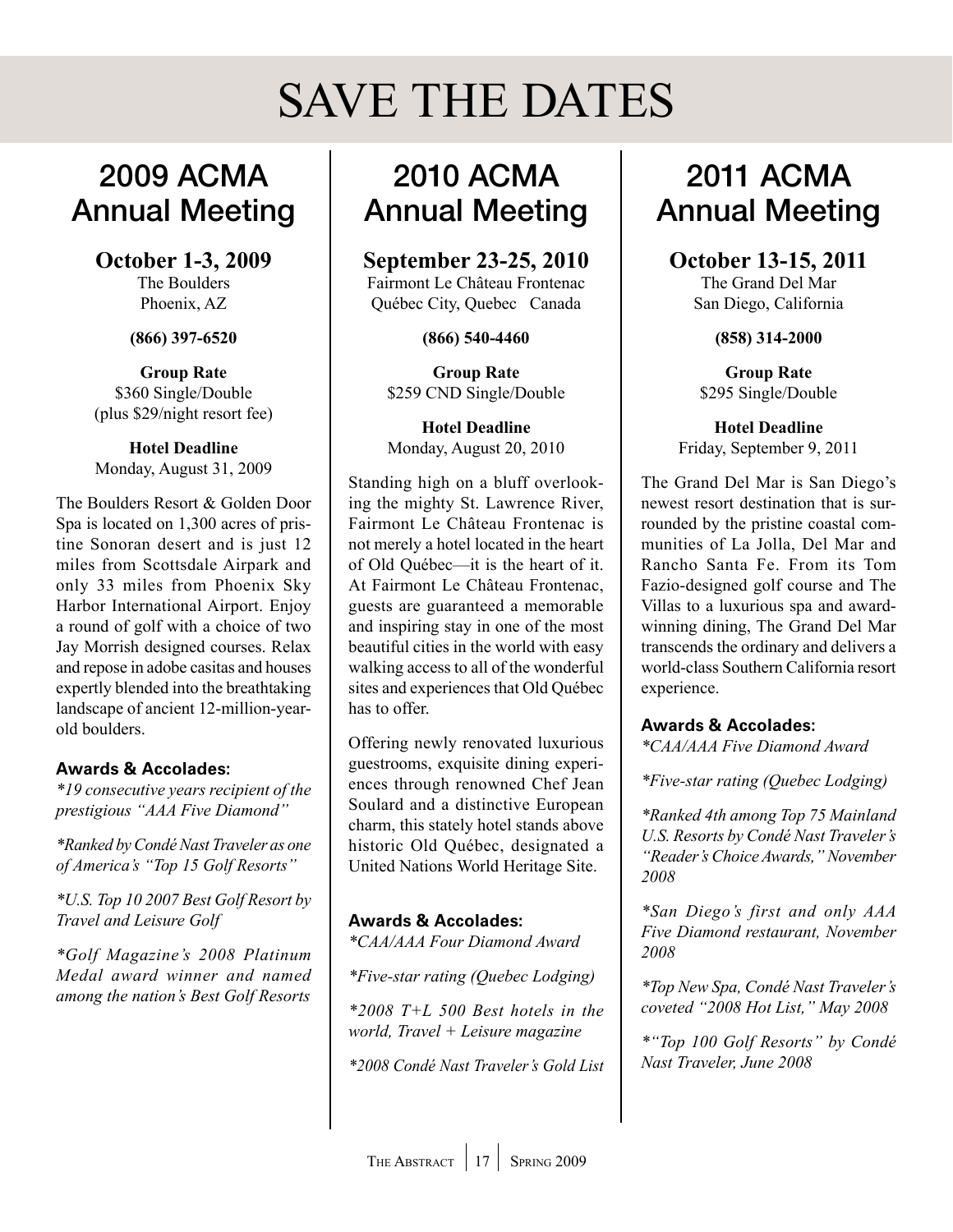# ACMA COMMITTEES

### <span id="page-17-0"></span>**Executive Committee**

Nyal D. Deems, Chair Edward T. Bullard M. Lawrence Hicks Robert J. Krapf Darlene Marsh Beverly I. Levy, Ex Officio

#### **Budget Committee**

M. Lawrence Hicks, Chair Nyal D. Deems Robert J. Krapf Darlene T. Marsh Norma J. Williams Edward T. Bullard, Ex Officio Beverly I. Levy, Ex Officio

#### **Business Development Committee**

Norma J. Williams, Chair J. Thomas Trent, Jr., Vice Chair LeeAnn Aldridge Sandra T. Hawley Jerome Kline David N. Lombard Stephen H. Malato Frank M. Mock Stephen Romine Lawrence J. Wolk

### **Bylaws Committee**

A. Marvin Quattlebaum, Chair Jean L. Bertrand James R. Conway, III W. Charles Rogers, III. John G. Serino Glenn H. Steele, Jr.

#### **Corporate Counsel Committee**

Alan Innes, Co-Chair William J. Jordan, Co-Chair Cheryl P. Armata Leo J. Buchagnani, Jr. Michael R. Curoe Christopher J. Devlin John Donner Ned W. Graber Charles B. Higgins

Jeanne Irwin Peter M. Jordan Gretchen Lengel Kelly Paul N. Kierig Richard Leber Meri N. Lowry James M. May, III Randall W. May Edward A. Murphy Alec G. Nedelman Michael F. O'Neill Catherine L. Shaw Margaret Taylor Francis J. von Turkovich Robert C. Woodcock

### **Legislation Committee**

James Marsh - Co-Chair Eric P. Stauffer - Co-Chair Norma J. Williams W. Rodney Clement, Jr. Jay F. Cook Francis L. Keldermans Robert J. Krapf Malcolm A. Meyer Andrew F. Palmieri Douglas J. Smart Steven H. Winkler Edward T. Bullard, Ex Officio

### **Meetings Committee**

Mark A. Manulik, Chair Edward T. Bullard R. Keith Colvin Nyal D. Deems David N. Lombard Beverly I. Levy, Ex Officio

#### **Membership Committee**

Robert J. Krapf, Chair Nyal D. Deems, Vice Chair Stephen A. Bromberg Edward T. Bullard E. Howell Crosby Mark A. Manulik Jeffrey W. Lem John C. Murrray Robert J. Pinstein Darlene T. Marsh, Ex Officio (State Chair Coordinator)

Robert A. Holmes, Ex Officio (State Chair Coordinator) Donald A. Shindler, Ex Officio (Membership Development) Beverly I. Levy, Ex Officio

### **Membership Development COMMITTEE**

Donald A. Shindler, Chair Cheryl P. Armata, Vice Chair R. Keith Colvin John L. Hosack E. Andrew Keeney Michael G. Kerman J. Tim Konold Robert J. Krapf Gregory L. Leatherbury, Jr. Gail E. McCann T. Mary McDonald James F. Morrow Jacob W. Reby John V. Rider Norman H. Roos Robert W. Sargeant Natalie J. Stucky Robert E. Wood

### **National Mortgage Law Summary Committee**

Laura L. McClellan, Chair Craig B. Anderson Jerry A. Creim E. Andrew Keeney Cheryl A. Kelly Jeffrey W. Lem Mark A. Manulik Sam J. McAllester, III. William P. McCaughan John V. Rider Robert W. Sargeant William W. Schroeder

#### **Nominating Committee**

Edward T. Bullard, Chair Howell Crosby Dena M. Cruz Nyal D. Deems Robert J. Krapf Mark A. Manulik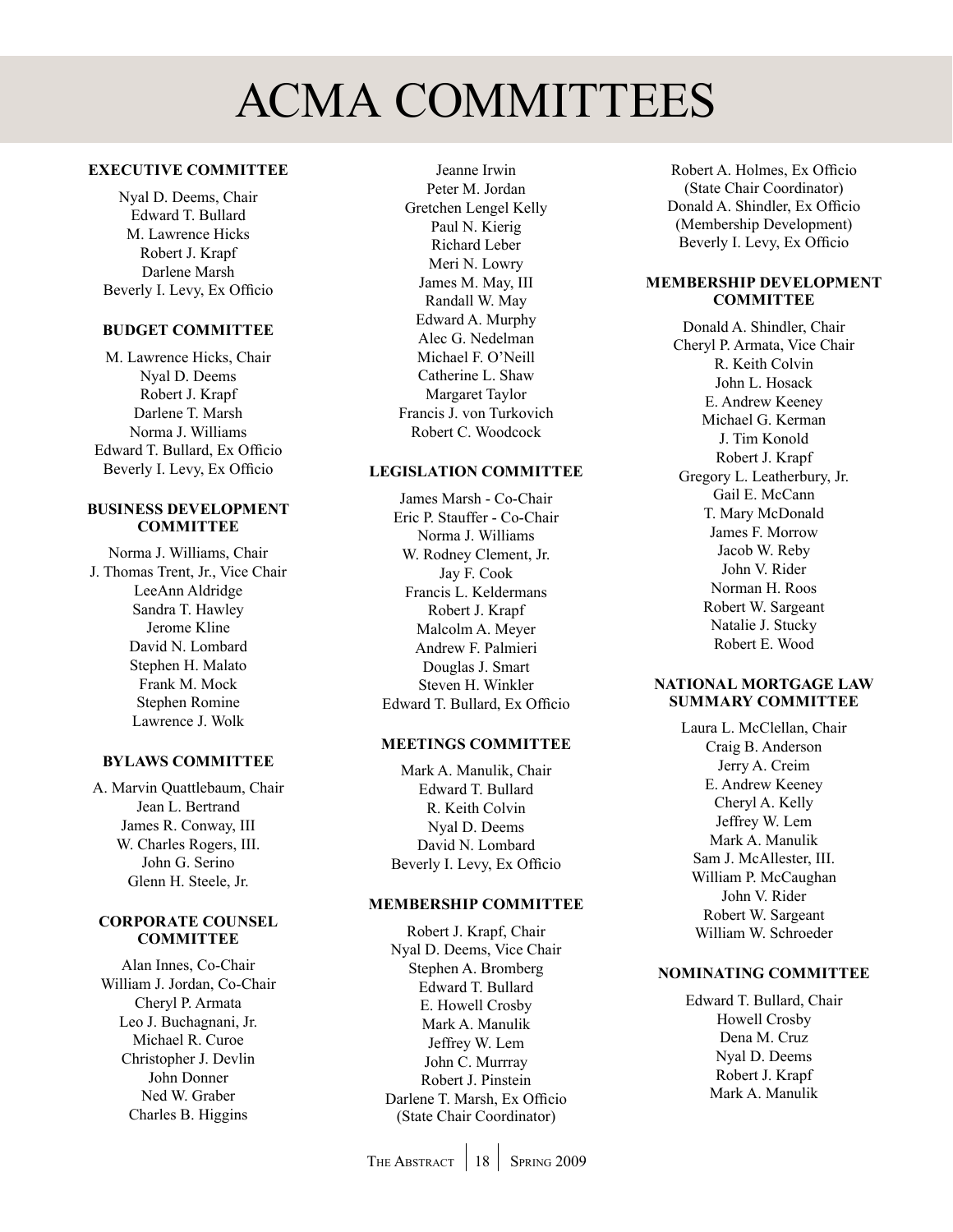# ACMA COMMITTEES *continued*

#### **Opinions Committee**

James F. Morrow, Chair Catherine T. Goldberg, Vice Chair Steven M. Alden Jay F. Cook William B. Dunn M. Lawrence Hicks, Jr. Robert A. Holmes Cheryl A. Kelly Robert J. Krapf Douglas A. Prince Lydia Stefanowicz Lawrence J. Wolk Mark D. Yura

### **Program Committee**

John L. Hosack, Co-Chair Dena M. Cruz, Co-Chair Cheryl P. Armata Roger Bernhardt Leo J. Buchignani, Jr. Matthew J. Comisky Scott A. Farrimond Richard R. Goldberg Alan Innes Nancy R. Little Sam J. McAllester, III. James F. Morrow Harris Ominsky Louis S. Pettey John V. Rider Andrew Palmieri J. Stephen Werts Edward T. Bullard, Ex Officio

#### **Publications Committee**

Norman H. Roos, Chair Craig B. Anderson Roger Bernhardt W. Rodney Clement, Jr. Scott A. Farrimond Richard R. Goldberg Nancy R. Little John C. Murray Harris Ominsky Ruth M. Schifani

### **Ad Hoc South of the Border COMMITTEE**

Robert J. Krapf, Co-Chair Robert W. Sargeant, Co-Chair Nyal D. Deems Bob Johnson J. Tim Konold Jeffrey W. Lem Edward T. Bullard, Ex Officio State and Provincial Chair Coordinator Darlene T. Marsh, Co-Chair Bob Holmes, Co-Chair

#### **Strategic Planning COMMITTEE**

R. Keith Colvin, Chair Nancy Appleby, Vice Chair Lou Pettey, Vice Chair Edward T. Bullard E. Howell Crosby Nyal D. Deems Sandra T. Hawley Lawrence M. Hicks Robert J. Krapf David N. Lombard Mark A. Manulik Darlene T. Marsh Robert J. Pinstein Natalie Stucky J. Stephen Werts

#### **Technology/Website Committee**

Matthew J. Comisky, Chair Michael D. Carleton Robert A. Holmes Roger D. Hughey Leopold Z. Sher James C. Wine Steven H. Winkler

#### **Title Insurance Committee**

Scott A. Abney, Chair John B. D'Agostino Nancy J. Appleby Michael J. Berey Robert S. Bozarth Jeffery W. Blitz

Janice Ellen Carpi Frederic W. Clark Dena M. Cruz Scott A. Farrimond Kenneth Gale James L. Gosdin Paul L. Hammann L. Christian Harrell, III John L. Hosack Gregory L. Leatherbury, Jr. Edward J. Lieberman William P. McCaughan Frank M. Mock John C. Murray Louis S. Pettey Joe A. Reinhardt, III Robert W. Sargeant Steven H. Winkler Robert E. Wood

### **Webinar Sub-Committee**

Dena Cruz Nancy Little Andrew Palmieri

#### **Ad Hoc Canadian Members Committee**

Jeffrey W. Lem, Co-Chair John V. Rider, Co-Chair David R. Bain Craig R. Carter Kareen Jane Colbert Olivia Colic Abraham Costin Roger D. Gripp Adrian P. Hartog Jim Hilton Douglas J. Klaassen Paul McCarten John D. Morrison D. John Naccarato Steven I. Pearlstein John Eric Pöllabauer Lynn Ramsay Alain Roberge Walter M. Traub Sidney H. Troister Derek Winnett